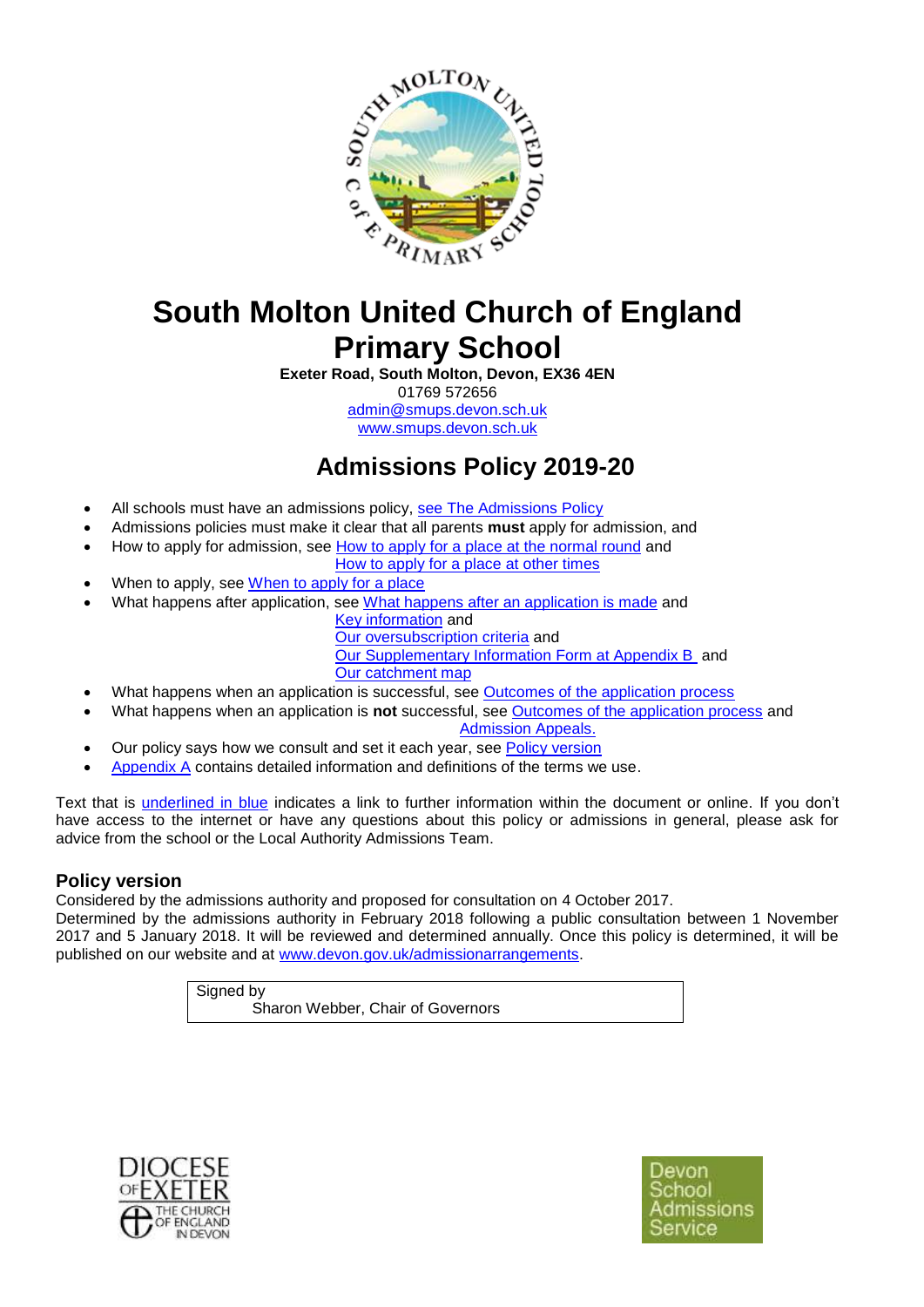# <span id="page-1-0"></span>**Key information** – for definitions and notes see Appendix A

|                                                                                            | . .                                                        |  |
|--------------------------------------------------------------------------------------------|------------------------------------------------------------|--|
| Published Admission Number (PAN) for Reception                                             | 30                                                         |  |
| Do we have a catchment area?                                                               | Yes                                                        |  |
| Department for Education school number                                                     | 878 - 3459                                                 |  |
| Age range of children in this school?                                                      | 4-11 (3-11 including Early Years provision)                |  |
| What kind of school is this?                                                               | Voluntary aided, Church of England, Diocese of Exeter      |  |
| Who is the Admissions authority?                                                           | The Governing Body                                         |  |
| Do we belong to a federation or chain of schools?                                          | N <sub>o</sub>                                             |  |
| When will children in the normal age group for                                             | 1 September 2014 to 31 August 2015                         |  |
| Reception have been born? see notes below                                                  |                                                            |  |
| When can parents apply for admission to Reception?                                         | 15 November 2018 to 15 January 2019                        |  |
| How can parents apply for admission to Reception?                                          | online at devon.cc/admissionsonline                        |  |
|                                                                                            | paper forms at devon.cc/admissions or from the school      |  |
|                                                                                            | office                                                     |  |
| Is there a Supplementary Information Form (SIF) for                                        | $Yes - on faith grounds$                                   |  |
| additional priority?                                                                       |                                                            |  |
| When will places be offered for Reception?                                                 | 16 April 2019                                              |  |
| When should appeals for admissions to Reception                                            | 15 May 2019                                                |  |
| be submitted?                                                                              |                                                            |  |
| When can applications for <b>In-year</b> admission be                                      | Applications can be made for in-year admission at any      |  |
| made?                                                                                      | time after the start of the Reception year up to the final |  |
|                                                                                            | half term in Year 6.                                       |  |
| Any child whose Education, Health and Care Plan (EHCP) names this school will be admitted. |                                                            |  |

<span id="page-1-1"></span>Oversubscription criteria (to be used only if we need to prioritise applications - see [notes](#page-12-0) below):

- **1. Looked after children and children who were previously looked after but immediately after being looked after became subject to adoption, a child arrangements order, or special guardianship order.**
- **2. Priority will next be given to children based on their exceptional medical or social needs or those of a parent with evidence from a medical specialist or social worker of the child's or parent's need and why they must attend this school rather than any other, based on those needs.**
- **3. Priority will next be given to children living within the catchment area set out in the map below, who are siblings of pupils of this school.**
- **4. Priority will next be given to children who regularly attend (or whose parents regularly attend) a Church of England church.**
- **5. Priority will next be given to children who regularly attend (or whose parents regularly attend) a Christian church.**
- **6. Priority will next be given to other children living within the catchment area.**
- **7. Priority will next be given to children living outside the catchment area, who are siblings of pupils of this school.**
- **8. Priority will next be given to children of members of staff who have been employed at this school for more than two years or recruited within the past two years to fill a vacancy for which there was a skills shortage.**

#### 9. **Other children.**

[Tie breaker](#page-14-1) – to prioritise applications in the same oversubscription criterion, we will use:

- a) straight-line distance from home to school and,
- b) where distances are equal (within a metre) we will use a Random Ballot.

### **Our Ethos**

At South Molton United Church of England Primary School, children have a sense of belonging in a supportive, happy environment, where their range of talents will be nurtured, enabling them to flourish and achieve excellence. Every child is valued as a unique person and can develop their sense of discovery, expectation and wonder.

We embrace Christian values, which enable us to be compassionate and responsible members of our community and make positive contributions to society.

<span id="page-1-2"></span>We ask parents to respect our ethos and its importance to the school community. This does not affect the right of all parents to apply and be considered for a place here.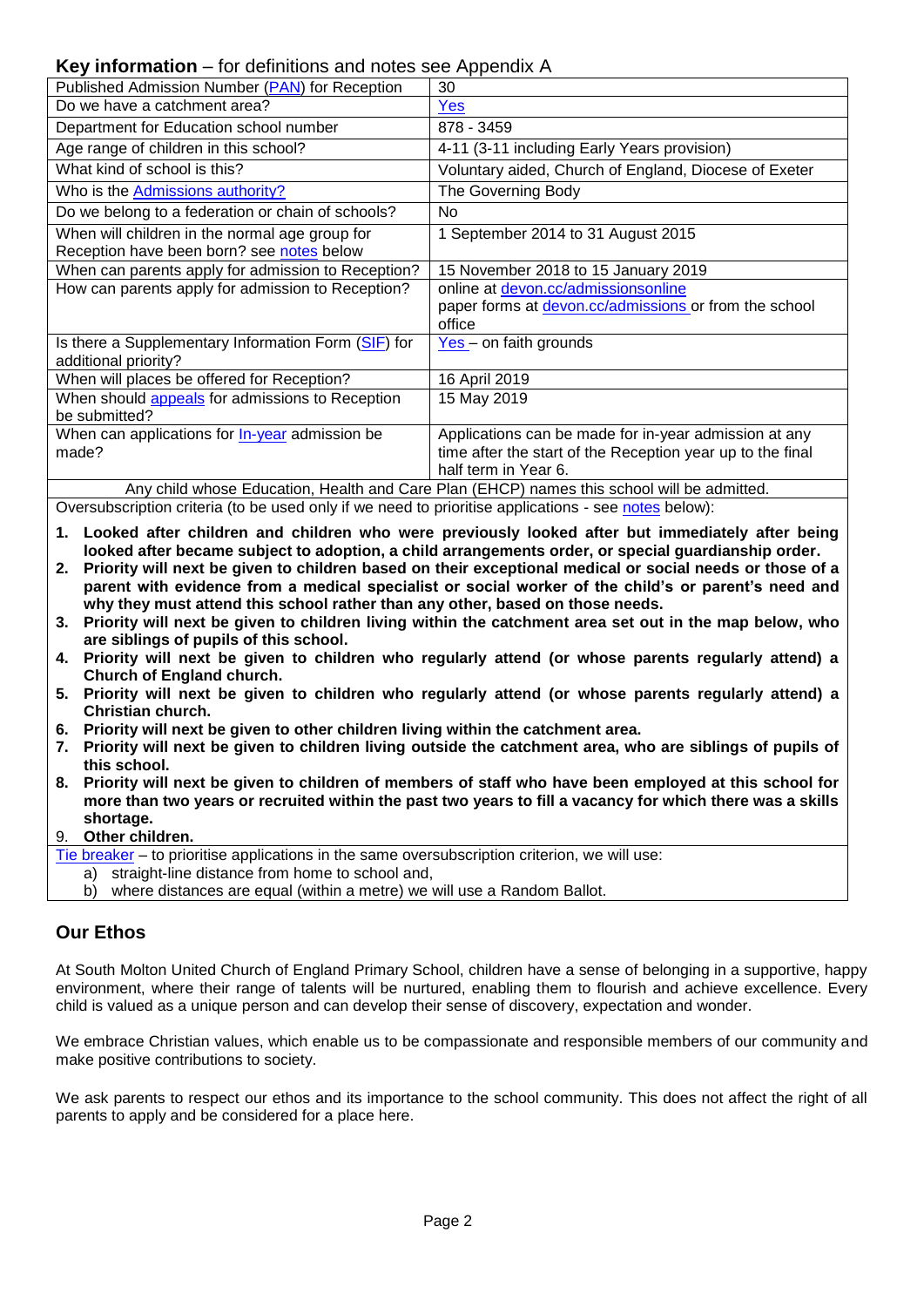# **Catchment Area**

Our catchment area is in the middle of the map bordered by a blue line. You can view it in more detail at [devon.cc/schoolareamaps.](http://devon.cc/schoolareamaps) This will confirm whether addresses close to the boundary are inside or outside our area. We welcome admissions applications for children living inside and outside our catchment area.



<span id="page-2-0"></span>© Crown Copyright. All rights reserved. Devon County Council 100019783 2018

# **The Admissions Policy**

This admissions policy is written to comply with the requirements of the School Admissions Code, School Admissions Appeals Code and other relevant legislation so that

- parents will know how to apply for a school place, when to apply and what happens when an application is made;
- our governors, head teacher and members of staff understand what to do;
- we are committed to fair, clear and consistent admissions procedures.

It should be read along with Devon County Council's Step by Step Guide to admissions, its Co-ordinated Admissions Schemes, Fair Access Protocol and Education Transport Policy.

Once an admissions policy is determined, it cannot be changed unless an amendment is required to correct a typographical error, to ensure that the policy complies with the Codes where it is identified to be non-compliant, in response to a determination of the Office of the School's Adjudicator or where approval has been received to a request for an In-Year Variation. Any amendments that are made will be detailed in the [Policy Version](#page-0-0) section above.

# **How the Admissions Process works – all Parents have to apply**

Without exception, all parents have to make a formal application for admission to a state-funded school. Places aren't allocated automatically and no child has a guarantee for admission. This includes children with siblings at a school or those at a nursery or other Early Years setting. We welcome visits from parents - and their children - who are considering applying for a place here. This is an opportunity to see what this school has to offer. Visits aren't a compulsory part of the admissions process and won't affect decisions on whether a place can be offered here. Parents can arrange visits by contacting the school office.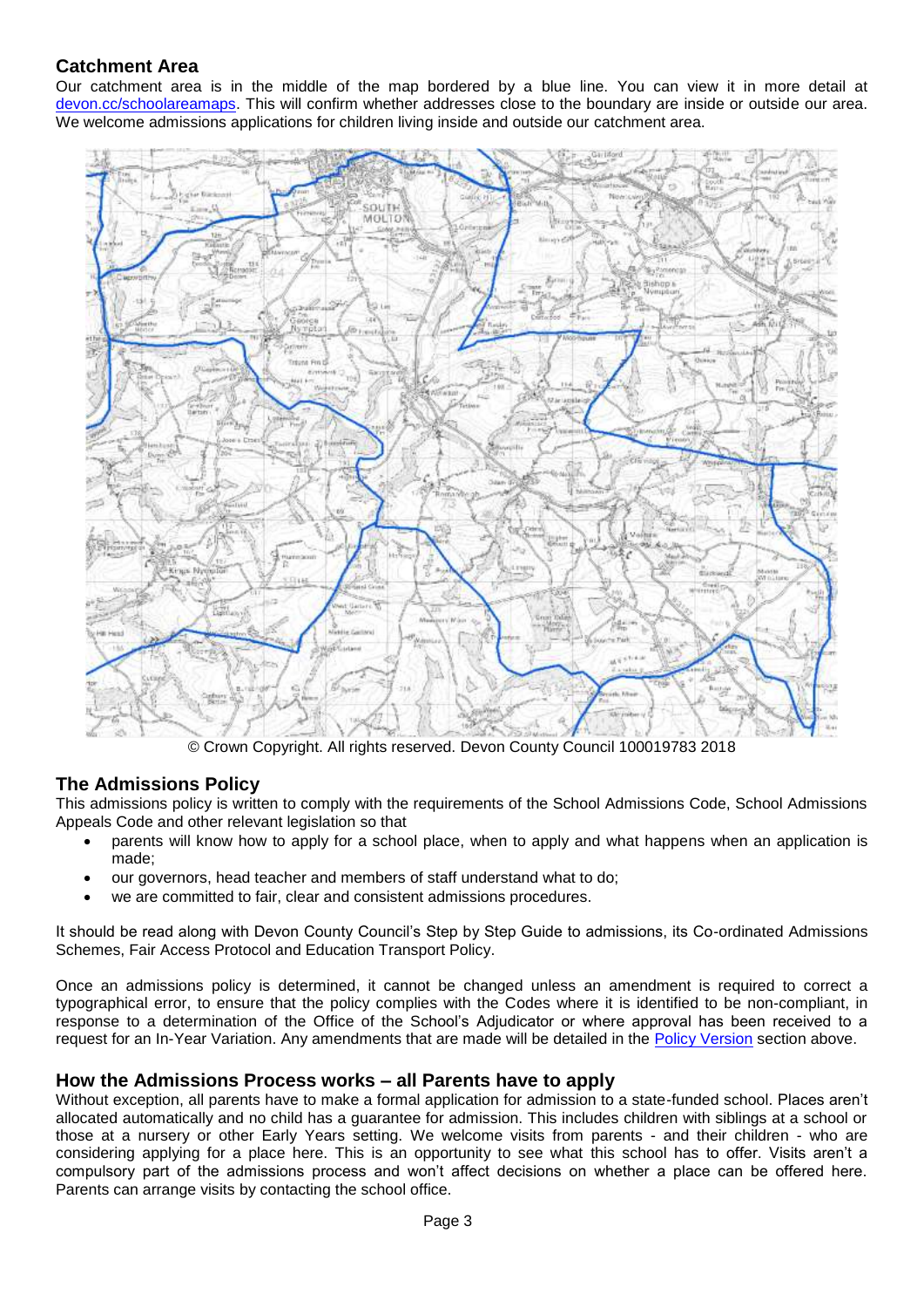This school participates in the LA's Normal Round and In-Year co-ordinated admissions schemes.

Schools can't hold places in reserve in case a local parent forgets to apply or in case a family moves to the area later – there are very limited circumstances when an application can be refused. The responsibility for making applications and for providing information or evidence in support of an application lies with parents.

### <span id="page-3-0"></span>**How to apply for a place at the Normal Round – Reception**

The normal round is the first opportunity for children to join a school. For all primary and infant schools, that's at the beginning of the Reception Year. Parents apply using a Common Application Form from the LA where the child lives. In Devon that can be done at [www.devon.gov.uk/admissionsonline](http://www.devon.gov.uk/admissionsonline) or by completing the **D-CAF1** form. If an application is made outside Devon, it will be passed to Devon County Council which co-ordinates all applications for this school. Through this process, every parent who applies will receive a single offer on the National Offer Day.

There is an annual national closing date for applications - **15 January**. Applications submitted after this will be late unless the parent can demonstrate that he or she was unable to apply by the deadline. This may be because of illness that prevented an application being made or because of a house move to the area. Otherwise, late applications will be considered after those received on time. Devon will send a list of all of the children whose parents have applied to come here to us. All normal round applications are considered in line with Devon's Normal Round Co-ordinated Admissions Scheme.

#### <span id="page-3-1"></span>**How to apply for a place at other times – In-Year Admissions**

Applications for admission into any Year Group made after **31 August 2019,** after the normal round, are called InYear admissions. Parents can apply at [www.devon.gov.uk/admissionsonline](http://www.devon.gov.uk/admissionsonline) or by requesting a copy of the Devon Common Application Form, the **D-CAF**, from the Education helpline on 0345 155 1019. All applications received by the LA Admissions Team, either direct or via the school, by 2pm on the same day will be considered together, before later applications. All In-Year admissions will be made in line with Devon's In-Year Coordinated Admissions Scheme.

#### **When to apply for a place**

Parents should apply between **15 November 2018,** the opening date of the normal round application process and the national closing date of **15 January 2019**. The opening date may vary in other LA areas.

In-year admissions applications can be made at any time after the start of the Reception intake until the end of a child's primary education in Year 6. Applications will not be considered, however, further in advance than 8 school weeks, ie 40 school days, (or 16 school weeks for children from UK service personnel families posted to a new area).

#### <span id="page-3-2"></span>**What happens after an application is made?**

If there are fewer applications than places then no application is refused at the normal round. If there are more applications than there are places available, applications will be prioritised according to our oversubscription criteria [above.](file://///Ds.devon.gov.uk/docs/Exeter,%20County%20Hall/EALData/Shared/Admissions%20files%20for%20website/2019%20files/2019%20School%20determined/2019%20Farway%20admissions%20policy.docx%23criteria) Devon will make offers and refuse applications on behalf of the admissions authority for this school. The Scheme is an equally ranked preference scheme which means we won't know the order parents name their preferred schools. Shortly after local authorities make offers to parents, we will contact those parents who have been offered a place here to welcome them to the school and to make arrangements for admission itself.

For In-Year admissions, we will reach a decision in response to applications and inform the LA Admissions Team within 5 school days of receipt of the application. We will give reasons for any refusal in writing to the LA promptly so that it can operate its Fair Access Protocol and, where the refusal is not on the grounds that the school is full, take a view whether the refusal is lawful.

#### <span id="page-3-3"></span>**Outcomes of the application process**

If a place can be offered, the parent will receive a letter confirming the offer of a place and we will look forward to the child starting with us either in the next Reception intake or as an in-year admission.

For unsuccessful applications, parents will receive a refusal letter and can appeal to an Independent Appeals Panel. We will add the child's name to a waiting list for vacancies.

#### **Options for admission into Reception**

When a place is offered in the normal round of admission, it is for full-time attendance at the beginning of the September term after the fourth birthday. Parents can then choose to:

- take up that full-time offer;
- take up the place part-time until the child is of compulsory school age;
- defer admission until the child is of compulsory school age within the same academic year; or
- decline the offer and make other arrangements.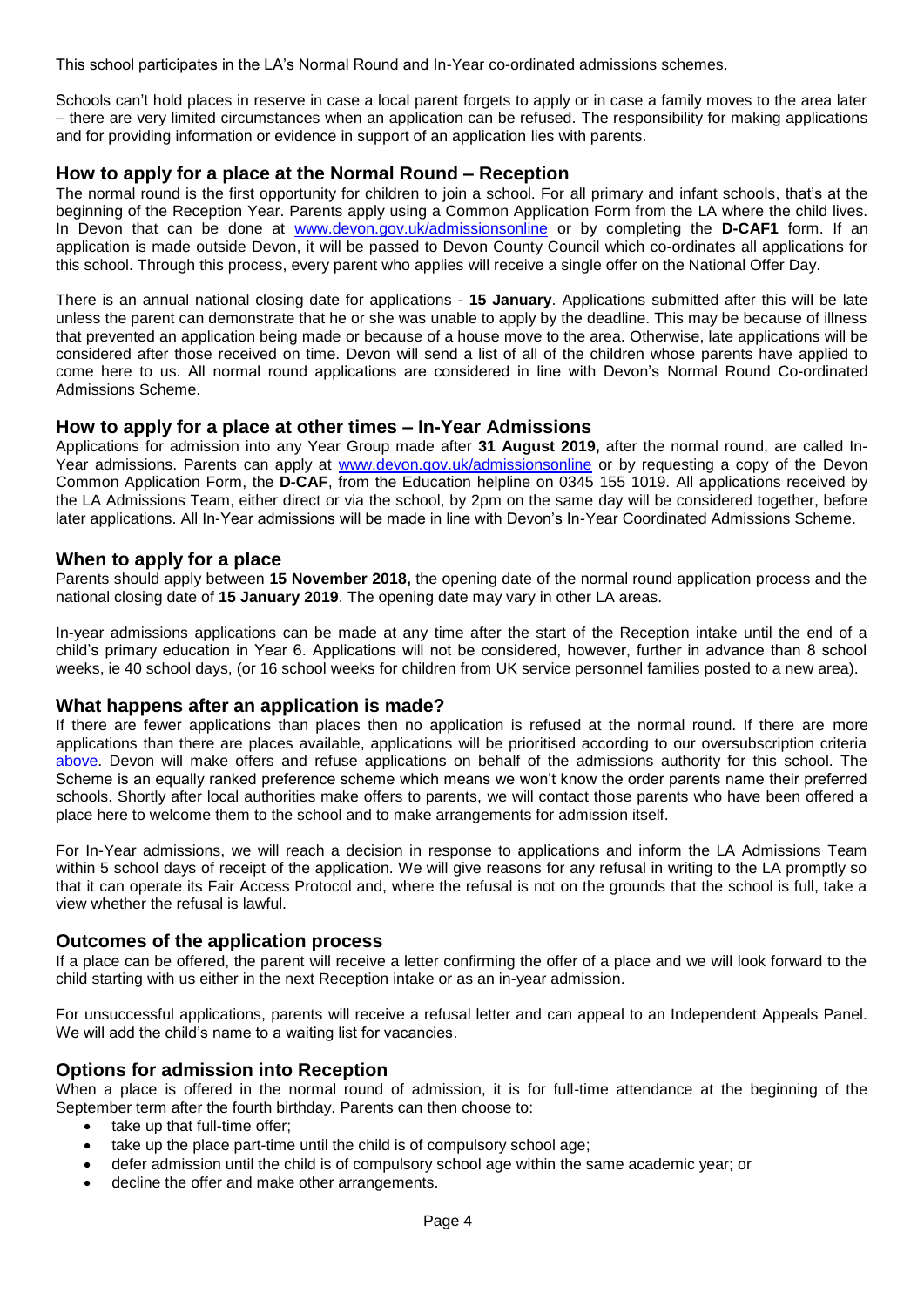A parent of a summer-born child can request agreement to **[delay](#page-8-0)** admission to Reception in the next normal round of admission and then to make a fresh application for admission. Alternatively, where summer-born children **[defer](#page-8-1)** admission until they are of compulsory school age, deferral to the following September requires a fresh in-year application for a Year 1 place.

### **Admission of children outside their normal age group**

Parents may request that their child is admitted outside their normal age group. To do so parents should include a request with their application, specifying why admission out of normal year group is being requested.

When such a request is made, we will make a decision on the basis of the circumstances of the case and in the best interests of the child concerned, taking into account the views of the head teacher and any supporting evidence provided by the parent.

We will ask parents to say in writing with as much supporting evidence as they wish to provide why they are requesting admission outside the normal age group for a child. The admissions authority will consider this evidence and reach a decision in the child's best interests. It will take into account:

- the parent's views;
- the views of the Headteacher of this school;
- information about the child's academic, social and emotional development submitted by the parent;
- information about the child's medical history and the views of a relevant medical professional submitted by the parent;
- whether the child has previously been educated out of their normal age group;
- guidance from the Department for Education on the admission of summer-born children to Reception;
- whether the child may have fallen into a lower age group if it were not for being born prematurely.

Parents who make a request should consider the implications of a child being taught out of the normal age group. Any school the child later moves on to will not be obliged to continue to educate their child out of the normal age group.

The admissions authority will reach a decision on which Year Group it believes is appropriate for the child. It will then reach a decision on whether a place can be offered as it would for any application in that Year Group. Where it doesn't agree to early admission to Reception – where the child would not have reached the age of 4 by the beginning of September – it will be its view that this is not a suitable school for the child at that age. Under these circumstances, we will not accept an application for admission. There is no right of independent appeal against this decision.

#### **Exceptional need for admission to our school**

We give higher priority for children where there is an exceptional need to attend this school and not another school. The need must be specific to this school: a child may have very challenging circumstances that require additional support but if that support could also be provided at another school, there would be no exceptional need to attend **this** school. The exceptional need could be due to the parent's circumstances. Exceptional need could include:

- A serious medical condition, which can be supported by medical evidence;
- Significant caring responsibilities, which can be supported by a social care officer;
- Where one or both parents or the child has a disability that may make travel to another school more difficult, which can be supported by medical evidence.

These examples aren't meant to be exhaustive or exclusive. Neither should it be assumed that similar circumstances would impact on different children and families in the same way.

- if there are medical reasons that make it essential for a child to attend this school, the parent must provide supporting information from a doctor together with any other relevant information. This must make a compelling case as to why the child's needs or the parent's can only be met here; a medical condition in itself will not automatically result in a place here. It isn't essential for the doctor to name our school and we would not expect a doctor to have sufficient, specific knowledge of the school but the evidence should explain exactly what the child's needs are and what specialist support and facilities the child requires.
- for social or educational reasons, parents must provide independent evidence from a relevant professional supporting the family. The supporting evidence must set out the particular reasons why this school is the most suitable and the difficulties that would be caused if the child had to attend another school. It isn't essential for the professional supporting the family to have in-depth knowledge of our school but the evidence must explain exactly what the needs are and what specialist support and facilities the child requires.

Exceptional need for admission here will **not** be accepted on the grounds that:

- a child may be separated from a friendship group;
- parents wish to avoid a child from the current or previous school;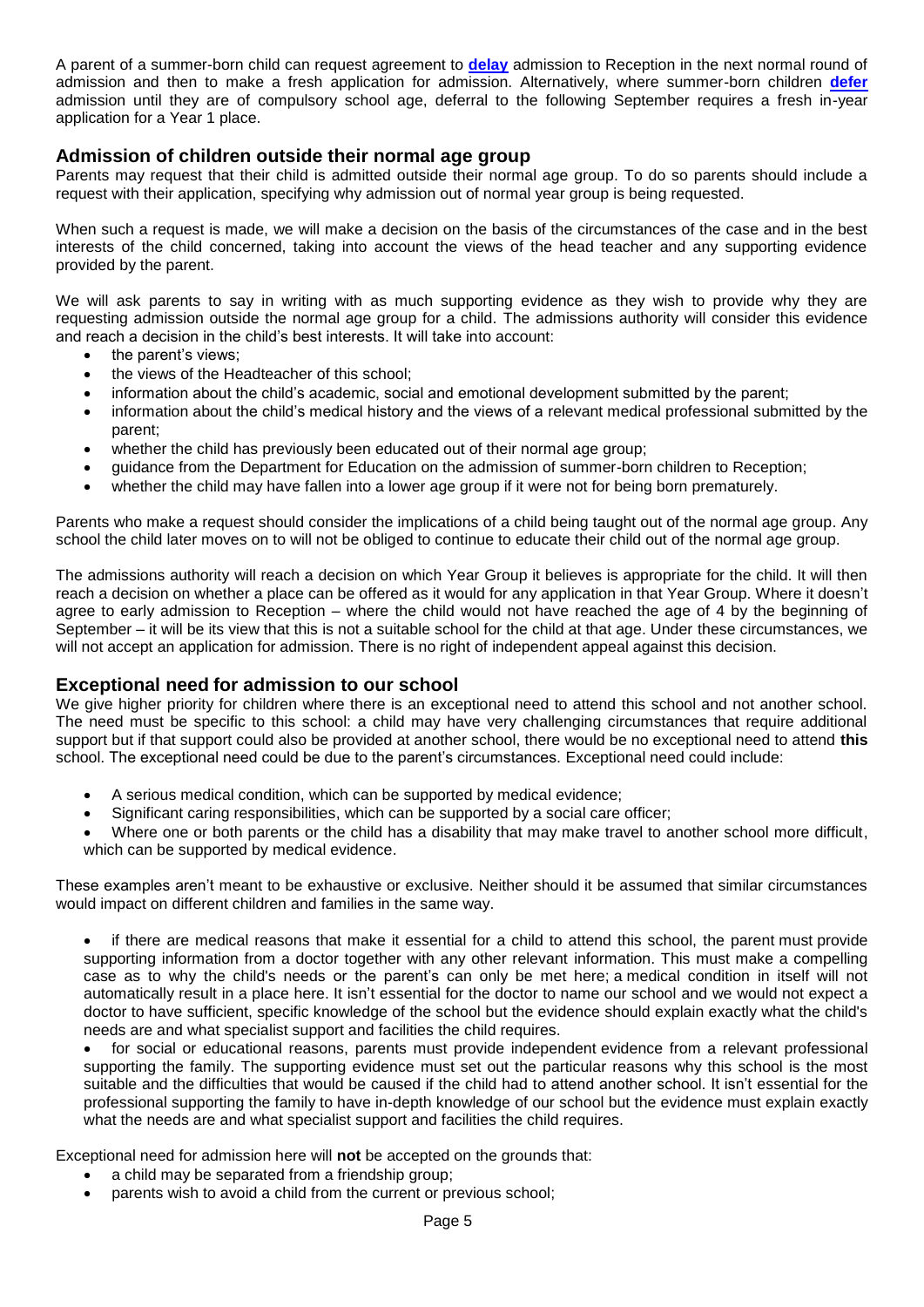- child-care arrangements before or after school would have to be changed;
- transport arrangements would have to be changed;
- there is a medical condition such as asthma that doesn't require specialised treatment;
- the child has a particular interest or ability in a subject or activity.

Evidence from a relevant professional, independent of the family will be required in every case and should be made available in time for us to rank the application using the school's oversubscription criteria. This should provide a reasoned and unequivocal opinion establishing why the child would suffer a significant detriment by not being admitted to this school. Evidence should be from a GP, consultant or other health care worker or social care officer working with the child. Without satisfactory supporting evidence, we will not prioritise an application as demonstrating exceptional need. We may seek our own advice to establish whether we are the only school that could meet a child's needs.

Parents can indicate on a common application form that they believe there is an exceptional need for admission here. It is not expected that a parent will seek this priority at a school that was not named as the first preference. The onus is on parents to submit their supporting evidence and to provide further evidence if requested to do so. Parents who apply using a common application form from another LA without a tick box for exceptional need should put a note in the reasons for their preference that they are requesting exceptional need priority and provide the required supporting evidence.

If we accept that exceptional need has been demonstrated, the application will be prioritised under oversubscription criterion 2. This does not guarantee that a place will be available. Where we don't agree that the need is exceptional, the application will be prioritised according to other oversubscription criteria.

### <span id="page-5-0"></span>**Admission Appeals**

We will refuse admission when we believe that the Year Group is full and we are unable to meet the child's needs without causing prejudice to efficient education or the efficient use of resources. Whenever an application is refused, there will be a formal decision letter which will give a reason for refusal and advice about the parent's right of appeal to an Appeals Panel that is independent of this school.

| Child's fifth birthday         | Parent can defer admission or child can attend part-time<br>until the start of term in                                                                                                    |
|--------------------------------|-------------------------------------------------------------------------------------------------------------------------------------------------------------------------------------------|
| 1 September - 31 December 2019 | January 2020                                                                                                                                                                              |
| 1 January – 31 March 2020      | January 2020<br>OR April 2020                                                                                                                                                             |
| 1 April – 31 August 2020       | January 2020<br>OR April 2020<br>OR September 2020 by making a fresh application for a Year 1<br>place (June 2020) or making a fresh normal round application for<br>Reception in 2020-21 |

# <span id="page-5-1"></span>**Deferring Admission into Reception**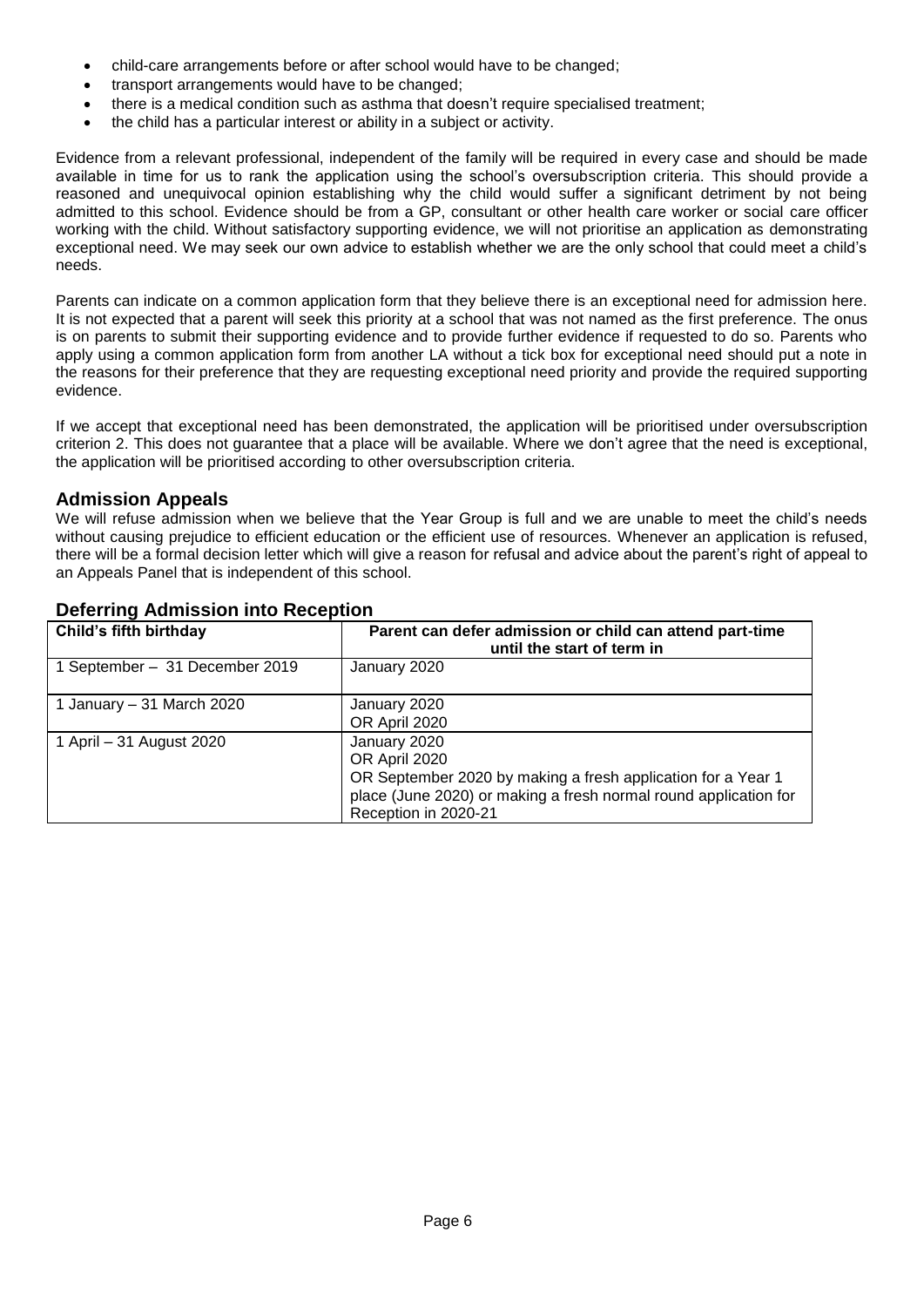# **Contacts for Further Information**

# **Diocesan Board of Education**

01392 294938 [schooladmissions@exeter.anglican.org](mailto:schooladmissions@exeter.anglican.org)

# **Churches Together in Britain and Ireland**

020 7901 4890 [www.ctbi.org.uk/](http://www.ctbi.org.uk/)

# **Devon School Admissions Service**

[primaryschooladmissions@devon.gov.uk](mailto:primaryschooladmissions@devon.gov.uk) or [admissions@devon.gov.uk](mailto:admissions@devon.gov.uk) Telephone contact through *My Devon* on 0345 155 1019 [admissions@devon.gov.uk](mailto:admissions@devon.gov.uk)

# **Devon County Council policies, information and admissions application forms**

[devon.cc/admissionarrangements](http://devon.cc/admissionarrangements) [devon.cc/admissions](http://devon.cc/admissions)

# **Independent School Admissions Appeals**

Telephone contact through *My Devon* on 0345 155 1019 [devon.cc/appeals](http://devon.cc/appeals) Clerk to the Independent Appeals Panel, County Hall, Exeter, EX2 4QG

# **Devon Education Transport Team**

Telephone contact through *My Devon* on 0345 155 1019 [devon.cc/schooltransport](http://devon.cc/schooltransport)

#### **Children's Education Advisory Service** – advice for service families 01980 618244 [enquiries@ceas.detsa.co.uk](mailto:enquiries@ceas.detsa.co.uk)

# **The Department for Education (DfE)**

0870 000 2288 [www.education.gov.uk](http://www.education.gov.uk/)

#### **Office of the Schools Adjudicator**

01325 735303 [www.education.gov.uk/schoolsadjudicator](http://www.education.gov.uk/schoolsadjudicator)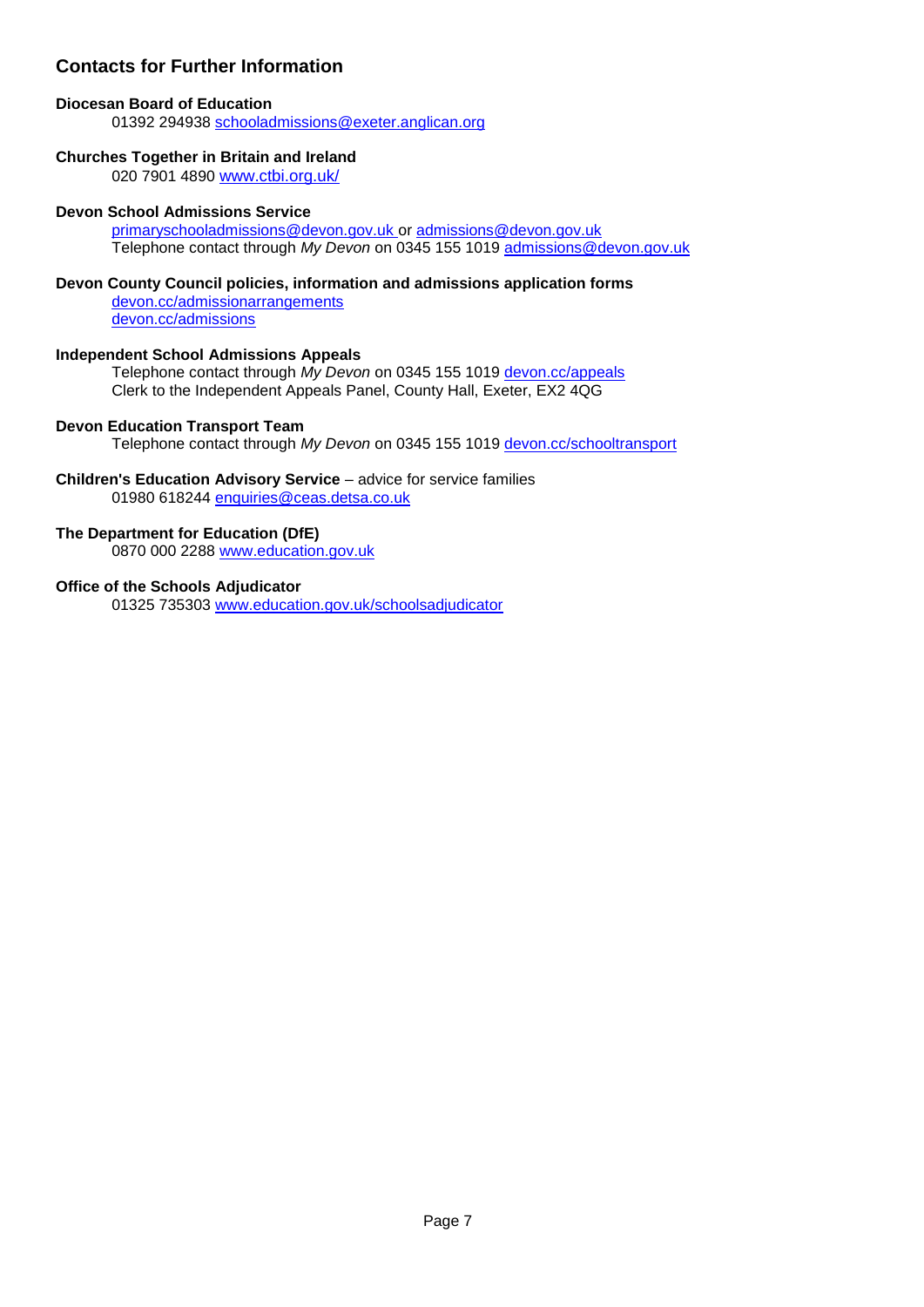<span id="page-7-0"></span>

| Admissions<br>authority           | This is the body responsible for proposing, consulting on and determining the admissions<br>policy and also for reaching decisions about offering or refusing applications. For voluntary<br>aided schools, the governing body is the admissions authority.                                                                                                                                                                                                                                                                                                                                                                                                                                                                                                                                                                                                               |  |
|-----------------------------------|---------------------------------------------------------------------------------------------------------------------------------------------------------------------------------------------------------------------------------------------------------------------------------------------------------------------------------------------------------------------------------------------------------------------------------------------------------------------------------------------------------------------------------------------------------------------------------------------------------------------------------------------------------------------------------------------------------------------------------------------------------------------------------------------------------------------------------------------------------------------------|--|
| <b>Admission Number</b><br>or AN  | This is the equivalent of the Published Admission Number for Years 1 to 6. It is the number<br>of places available in the Year Group. It will often be the same as the PAN originally<br>determined for that Year Group when it was Reception. It may be increased or decreased<br>where the amount of accommodation has changed or because of reorganisation in the<br>school. We will discuss with the LA and the Diocesan Board of Education before setting an<br>Admissions Number that is different to the original PAN for the Year Group.                                                                                                                                                                                                                                                                                                                          |  |
| Appeals                           | If we have to refuse admission, the refusal will be because we believe it would "prejudice<br>the provision of efficient education or the efficient use of resources". This is the principal<br>justification under the School Standards and Framework Act 1998 for refusing admission. If<br>we refuse admission, it will be in writing, there will be the right of appeal to an Independent<br>Appeals Panel and to a place on a waiting list. If an application for admission is<br>unsuccessful, parents have a statutory right of appeal to a panel which is independent of the<br>school. Appeal papers will either be sent with the refusal letter or can be requested from the<br>LA. Parents have at least 20 school days to return the papers, together with any supporting<br>evidence. (Papers can be submitted earlier than 20 days if a parent chooses to). |  |
|                                   | An appeal for a place in Reception, Year 1 or Year 2 may be subject to Key Stage 1 or<br>Infant Class Size Legislation. This is a more limited process which reviews the original<br>decision to refuse admission rather than an appeal against the refusal with additional<br>circumstances to be considered. The Panel will decide whether an additional child would<br>breach the legal maximum of 30 children in a Key Stage 1 class with one teacher, whether<br>our policy and those of the LA are lawful and have been applied correctly and whether it<br>was a reasonable decision to refuse the application in the circumstances we knew about at<br>that time the original decision to refuse was made. There are very limited exceptions which<br>would allow a school to exceed 30 children in a Key Stage 1 class.                                          |  |
|                                   | The Clerk to the Independent Appeals Panel will give at least 10 days' notice of the appeal<br>date. Parents will also be told when to submit any further information to be considered.<br>Parents will receive evidence from us before the appeal hearing. After appeals are heard,<br>decision letters should be sent within five school days; notice of the decision is available by<br>telephone before then.                                                                                                                                                                                                                                                                                                                                                                                                                                                         |  |
|                                   | Appeals at the normal round of admissions to Reception will be heard within 40 school days<br>of the deadline for lodging appeals. Where the application was not made in time for a<br>decision to be made on the national offer date, they will be heard within that 40 day period<br>or, if that is not possible, within 30 days of the appeal being lodged. In-year admission<br>appeals must be heard within 30 school days of the appeal being lodged.                                                                                                                                                                                                                                                                                                                                                                                                               |  |
| Application                       | For normal round admissions, applications are made on the national closing date of 15<br>January 2019 or the date when the application was submitted or amended with new<br>information if later. In-year applications area made on the date they are received, together<br>with evidence of a new address if that is required.                                                                                                                                                                                                                                                                                                                                                                                                                                                                                                                                           |  |
|                                   | It is a parent's responsibility to make sure that the admissions authority or LA is informed<br>about changes to circumstances and eligibility for priority if, for instance, a sibling is taken<br>onto our roll after the closing date or the home address changes.                                                                                                                                                                                                                                                                                                                                                                                                                                                                                                                                                                                                     |  |
| Catchment Area                    | The catchment is the geographical area that this school is primarily intended to serve. There<br>is a higher admissions priority for children who live in it. Children living in a residential<br>property on the boundary line will be considered to be living within the catchment area.                                                                                                                                                                                                                                                                                                                                                                                                                                                                                                                                                                                |  |
| Children formerly<br>Looked After | These children were looked after until they were adopted (see the Adoption and Children<br>Act 2002 section 46) or made the subject of a child arrangements order or a special<br>guardianship order (Children Act section 14A). Child arrangements orders are defined in s.8<br>of the Children Act 1989, as amended by s.12 of the Children and Families Act 2014.                                                                                                                                                                                                                                                                                                                                                                                                                                                                                                      |  |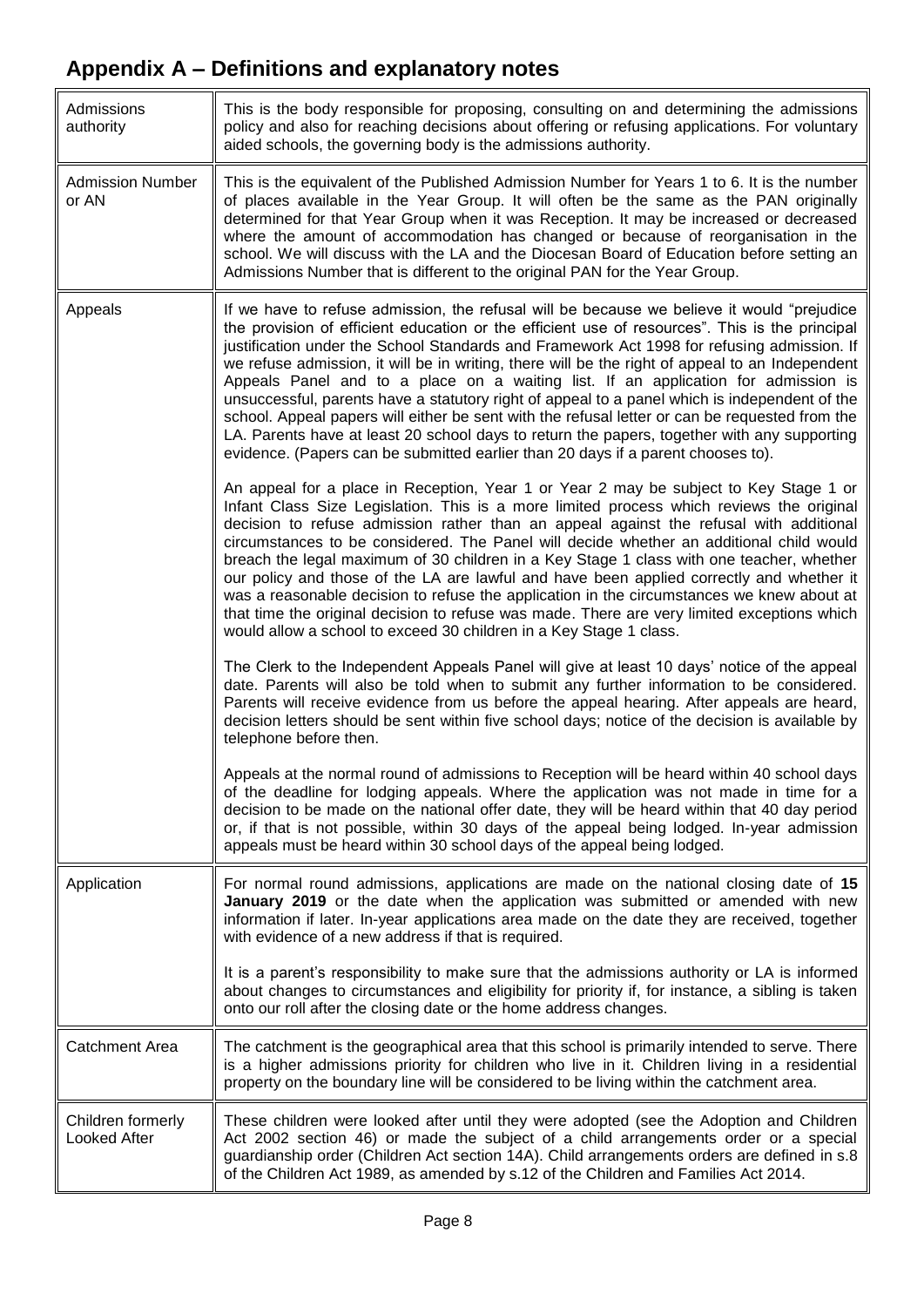<span id="page-8-1"></span><span id="page-8-0"></span>

| Chronological Year<br>Group       | This is the group of children usually taught together according to their date of birth. Children<br>born between 1 September and 31 August have the same chronological Year Group.                                                                                                                                                                                                                                                                                                                                                                                                                                                                                                                                                                                                                                                                                                                                                                                                                                                                                                                                                                                 |  |
|-----------------------------------|--------------------------------------------------------------------------------------------------------------------------------------------------------------------------------------------------------------------------------------------------------------------------------------------------------------------------------------------------------------------------------------------------------------------------------------------------------------------------------------------------------------------------------------------------------------------------------------------------------------------------------------------------------------------------------------------------------------------------------------------------------------------------------------------------------------------------------------------------------------------------------------------------------------------------------------------------------------------------------------------------------------------------------------------------------------------------------------------------------------------------------------------------------------------|--|
| Common<br><b>Application Form</b> | This is the name for the application form provided by a local authority. They must be used<br>for any application for admission to a school at the normal point of admission. For this<br>school that means at the beginning of Reception. The form provided by the local authority<br>where the child lives must be used, regardless of where the school is. For the normal round,<br>parents of Devon-resident children can apply online at www.devon.gov.uk/admissionsonline.<br>For In-Year applications to Devon schools, parents of children can also apply at<br>www.devon.gov.uk/admissionsonline wherever the child lives. Parents who are unable to<br>apply online can request hard copies of the forms: the D-CAF1 and the D-CAF respectively.                                                                                                                                                                                                                                                                                                                                                                                                         |  |
| <b>Compulsory School</b><br>Age   | Children reach compulsory school age on the prescribed day following their 5th birthday (or<br>on their fifth birthday if it falls on a prescribed day). The prescribed days are 31 August, 31<br>December and 31 March.                                                                                                                                                                                                                                                                                                                                                                                                                                                                                                                                                                                                                                                                                                                                                                                                                                                                                                                                           |  |
| Data Protection                   | Where one parent seeks information about an application for admission or to locate a child,<br>we will seek a view from the LA and Diocese about what information should be made<br>available. The priority will be to safeguard the child and immediate family. The school and<br>the LA will seek confirmation and evidence from the parent living with the child that there is<br>no lawful reason why information should be withheld from the non-resident parent.                                                                                                                                                                                                                                                                                                                                                                                                                                                                                                                                                                                                                                                                                             |  |
| D-CAF (and<br>D-CAF6)             | Devon's Common Application Form for In-Year admissions, enabling a parent to name up to<br>3 schools. This is available from the Local Authority and online.                                                                                                                                                                                                                                                                                                                                                                                                                                                                                                                                                                                                                                                                                                                                                                                                                                                                                                                                                                                                       |  |
|                                   | The D-CAF6 is an application form available in school and provided to a parent where the<br>school is able to confirm a place direct with a parent in certain circumstances. Where a<br>parent visits the school, we may invite the parent to complete a D-CAF6 instead of a D-CAF<br>in cases where:<br>a child moves into the area and<br>the parent only intends to apply for a place here and at no other school, and<br>the child does not have an EHCP, and<br>the child has not been Permanently Excluded from a school, and<br>the parent is not in dispute with another person with parental responsibility over<br>residence or school admissions, and<br>we have a confirmed vacancy in the relevant Year Group,<br>This serves as a school application form rather than a Common Application Form and<br>allows for children to start here as soon as possible when they are new to the area. If the<br>child already has a school place locally, the application must be made on the D-CAF and<br>admission would normally be at the beginning of the next term. A formal decision letter will<br>follow from the Devon Admissions Team in all cases. |  |
| <b>Deferred Admission</b>         | Places are offered for full-time admission at the beginning of the September term after the<br>fourth birthday. That is before children reach compulsory school age. All parents have a<br>right to defer the date their child is admitted, or to take the place up part-time, until the child<br>reaches compulsory school age.                                                                                                                                                                                                                                                                                                                                                                                                                                                                                                                                                                                                                                                                                                                                                                                                                                   |  |
|                                   | Provided a parent informs us that the place is to be deferred to the beginning of the spring<br>or summer term, it will be held open until then. Places can be deferred beyond the start of<br>the spring term or the summer term, depending on the child's birthdate. Please see the table<br>below.                                                                                                                                                                                                                                                                                                                                                                                                                                                                                                                                                                                                                                                                                                                                                                                                                                                              |  |
|                                   | We encourage parents to discuss deferred or part-time admission with us and any other<br>education, social or health care professionals working with them.                                                                                                                                                                                                                                                                                                                                                                                                                                                                                                                                                                                                                                                                                                                                                                                                                                                                                                                                                                                                         |  |
| Delayed Admission                 | Delayed admission is where a summer-born child delays admission into a Reception class<br>until the start of the September after the fifth birthday and not the September after the<br>fourth birthday. This means admission would be out of the normal or chronological age<br>group. A summer-born child is one whose birthday is between 1 April and 31 August.                                                                                                                                                                                                                                                                                                                                                                                                                                                                                                                                                                                                                                                                                                                                                                                                 |  |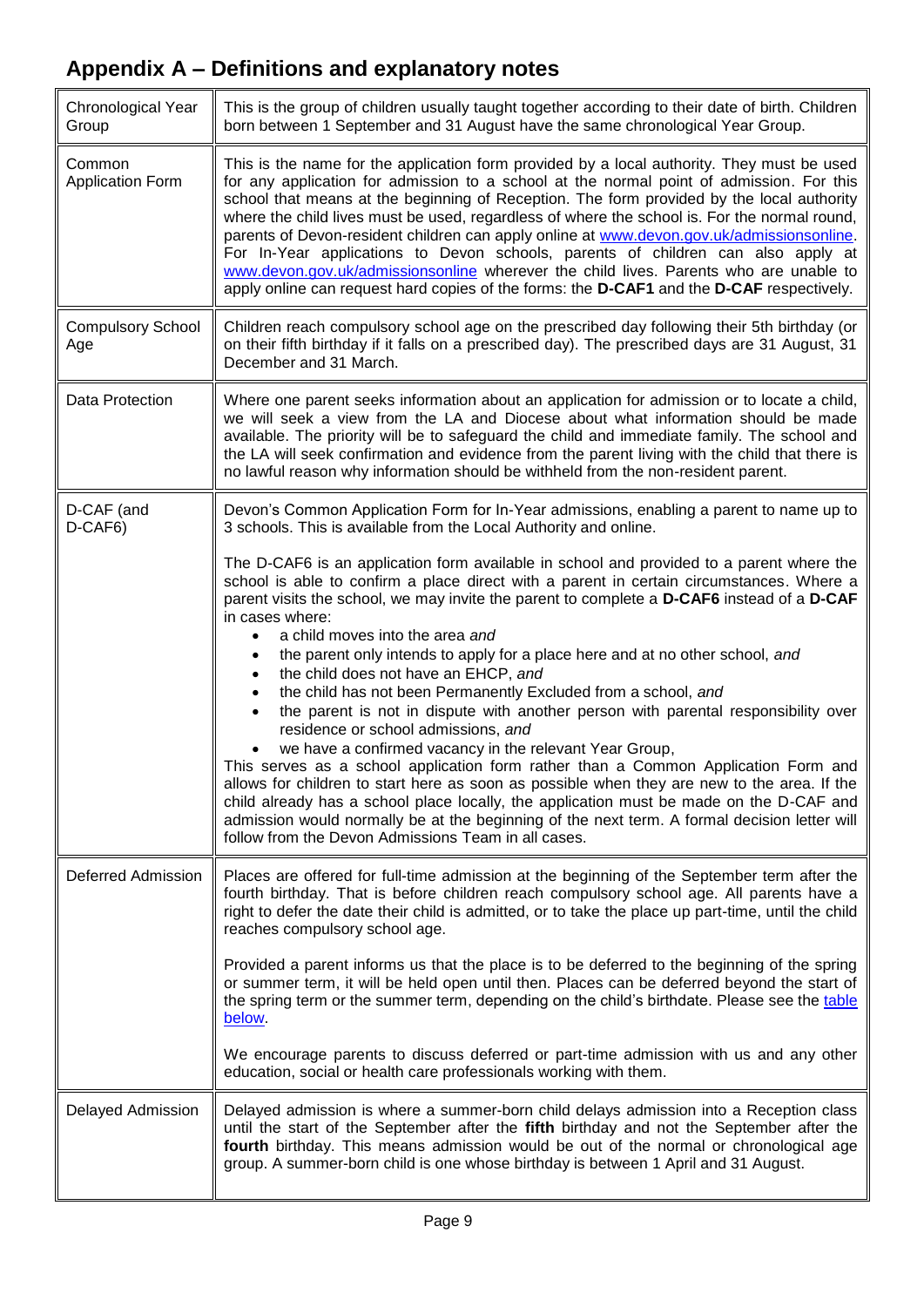|                                | Parents of summer-born children can request that admission to Reception is delayed to the<br>following academic year - the start of the next September term will be when the child<br>reaches compulsory school age. We invite parents to visit the school so that we can explain<br>the provision that is on offer to children in our Reception class, how it is tailored to meet the<br>needs of the youngest children and how their needs will be met as they move through the<br>school. This is an opportunity to discuss any concerns parents have about the child's<br>readiness for school. Children in Reception and in an Early Years setting all receive the<br>Early Years Foundation Stage curriculum which is largely play-based learning.                                                                                                                                                                                                         |
|--------------------------------|------------------------------------------------------------------------------------------------------------------------------------------------------------------------------------------------------------------------------------------------------------------------------------------------------------------------------------------------------------------------------------------------------------------------------------------------------------------------------------------------------------------------------------------------------------------------------------------------------------------------------------------------------------------------------------------------------------------------------------------------------------------------------------------------------------------------------------------------------------------------------------------------------------------------------------------------------------------|
|                                | As with any request for admission outside a child's normal age group, the admissions<br>authority will have two decisions to make:                                                                                                                                                                                                                                                                                                                                                                                                                                                                                                                                                                                                                                                                                                                                                                                                                               |
|                                | 1. it must first decide on the age group the child should be admitted to<br>2. it then decides whether a place can be offered in that age group.                                                                                                                                                                                                                                                                                                                                                                                                                                                                                                                                                                                                                                                                                                                                                                                                                 |
|                                | It can be difficult to reach a decision about the appropriate age group for a child more than a<br>year in advance of admission as it will not be easy to assess how the child will develop in<br>that time. Therefore, it will be helpful for parents to provide as much information on the child<br>as possible, particularly with any relevant professional social or medical evidence.                                                                                                                                                                                                                                                                                                                                                                                                                                                                                                                                                                       |
|                                | The process for this school within the Devon County Council area is that the parent will<br>make an application for the child's normal age group at the usual time and also make a<br>request for delayed admission at the same time. This will enable the admissions authority to<br>reach a decision on age group before the national offer day. If the request is agreed, the<br>application can be withdrawn by the parent before a place is offered and the parent will then<br>make a fresh application in the next normal admissions round. If the request is refused, it is<br>for the parent to decide whether to continue with an application for the normal age group OR<br>to withdraw from that process and make an in year application for admission to Year One for<br>the following September. It may be that the admissions authority for another school agrees<br>to delayed admission there, in which case the parent may pursue that option. |
|                                | In reaching a decision, the admissions authority will consider the circumstances of the case<br>as it would with any request for admission outside the normal age group. Its decision will be<br>made in the best interests of the child and will be set out in writing for the parent. We<br>recognise, along with the Department for Education, that requests for delayed admission to<br>Reception differ from other requests for admission outside the normal age group as it is only<br>in these circumstances that a child is being admitted to school for the first time. Delayed<br>admission is not an opportunity for a child to retake the Reception year or an additional<br>opportunity to seek admission here. <sup>1</sup>                                                                                                                                                                                                                        |
|                                | There is no right of appeal to an independent admission appeal panel if a parent is offered a<br>place but it is not in the year group they would like. They may make a complaint through the<br>school's complaints procedure if they are unhappy with a decision.                                                                                                                                                                                                                                                                                                                                                                                                                                                                                                                                                                                                                                                                                              |
| <b>Distance</b><br>measurement | We will receive additional admissions support from the Devon Schools Admissions Team for<br>the academic year 2019-20, including distance measurement. This will be based on Devon<br>LA's Geographical Information System, an electronic mapping system. Should this<br>arrangement not be renewed, alternative provision will be made to measure using an<br>equivalent system.                                                                                                                                                                                                                                                                                                                                                                                                                                                                                                                                                                                |
| Documentary<br>evidence        | Once a place has been offered to a child, we may ask for evidence of identity – usually a<br>short birth certificate. This may not be necessary where the child has been on roll at another<br>school in England which can confirm that evidence has been seen at that school. The LA<br>may also request evidence that a child's address is genuine or that the person who made an<br>application for admission was legally permitted to do so.                                                                                                                                                                                                                                                                                                                                                                                                                                                                                                                 |

  $1$  Requests for delayed admission will not be considered where a child has attended in any school Reception class for more a half-term or more. This allows for parents who are unsure about a child's readiness for Reception to try attendance without prejudicing the option for delayed admission should the child be removed from school by the parent because he or she was not ready.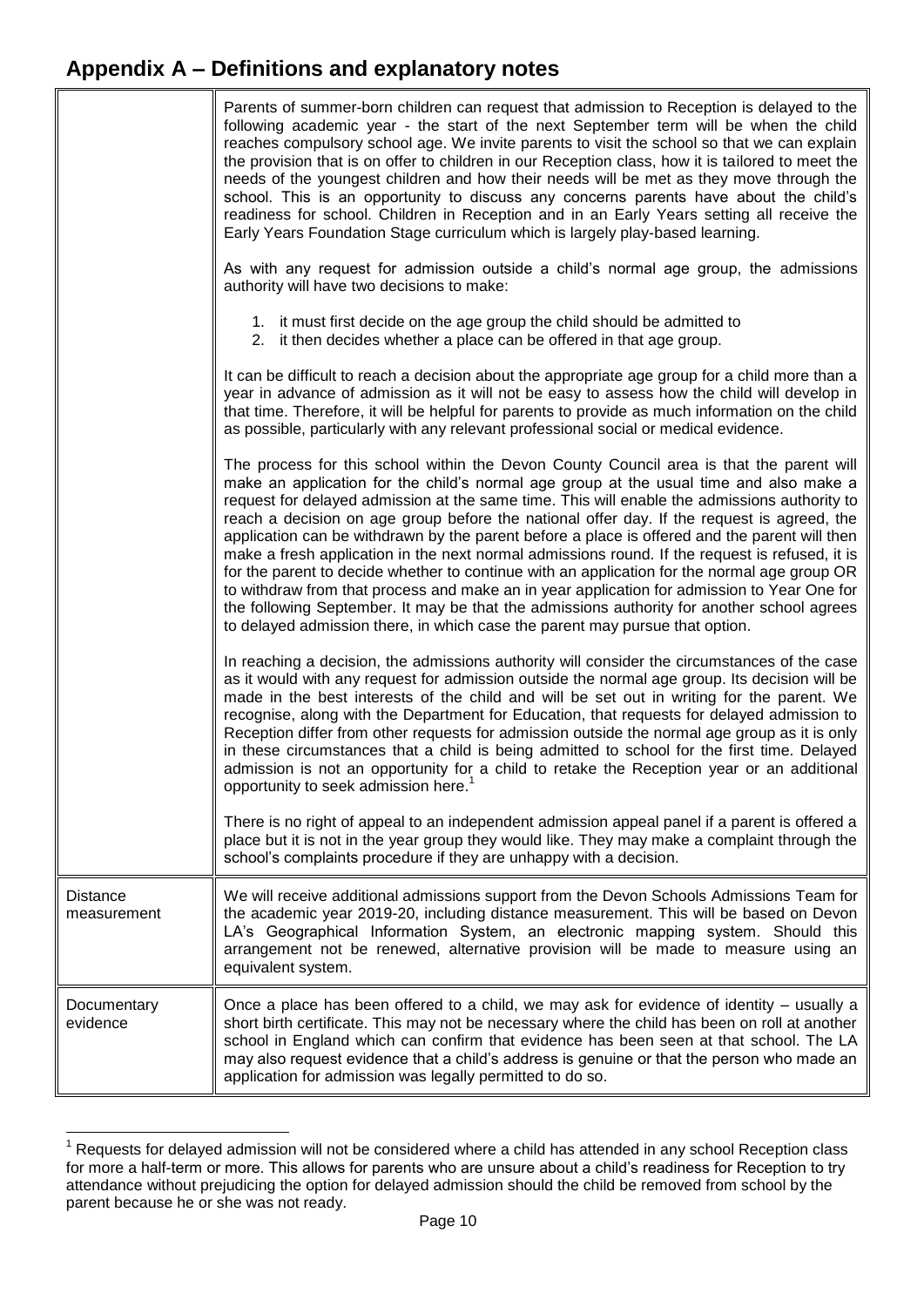| Education, Health<br>and Care Plans   | Any child whose Education, Health and Care Plan names this school will be admitted. This<br>will reduce the number of places available to other children accordingly. For In-Year<br>admissions, the child will be admitted whether or not we have reached the PAN or other limit<br>for the Year Group. An Education, Health and Care Plan is a formal document issued by the<br>Local Authority describing a child's additional needs and how they will be provided for in a<br>school.                                                                                                                                                                                                                                                                                                                                       |  |
|---------------------------------------|---------------------------------------------------------------------------------------------------------------------------------------------------------------------------------------------------------------------------------------------------------------------------------------------------------------------------------------------------------------------------------------------------------------------------------------------------------------------------------------------------------------------------------------------------------------------------------------------------------------------------------------------------------------------------------------------------------------------------------------------------------------------------------------------------------------------------------|--|
| Education<br>Transport                | Parents should consider how their child will get to school for the whole of their time on roll.<br>Parents are advised not to rely on lifts, car shares or public service vehicles always being<br>available. Supported transport will be provided by the LA for Devon-resident children<br>attending this school if it is the catchment school for the child's home address or the closest<br>school available when the parent could apply or, for Children in Care, the closest available<br>Good or Outstanding school, as rated by Ofsted. The home address must be further than a<br>walking distance of two miles. Applications for transport should be made direct to the Local<br>Authority where a child lives. Our admissions direct line measurement policy does not apply<br>to Devon's school transport decisions. |  |
|                                       | It is possible that this is the closest available school for admissions purposes, using straight-<br>line measurement, but not the closest school for the purposes of entitlement to free school<br>transport from the LA. Parents who rely on free transport are strongly advised to check<br>whether there is an entitlement with the Education Transport Team before accepting a<br>school place.                                                                                                                                                                                                                                                                                                                                                                                                                            |  |
| Equally ranked<br>preference scheme   | Parents can express a preference for one, two or three schools. They should be named in<br>the order the parent would most like a place to be provided. This is called the ranking. It<br>might be possible for each school to offer a place. If that happens, a place will only be<br>offered at whichever of the schools that could offer a place the parent ranked highest. So, if<br>places are available at School 1 and School 3, a place will be offered at School 1 only.<br>Equally ranked preference schemes are a legal requirement which enable parents to apply<br>for the school they prefer without risking admission to the closest school or a catchment<br>school.                                                                                                                                            |  |
| <b>Extended schooling</b>             | Further information on services beyond the normal school day is available from the school<br>office.                                                                                                                                                                                                                                                                                                                                                                                                                                                                                                                                                                                                                                                                                                                            |  |
| <b>Fair Access</b><br>Protocol        | All LAs are legally required to operate a Fair Access Protocol across their area and schools<br>must take part in the Protocol. This ensures that children who are vulnerable, unable to<br>access an appropriate school place under the standard In-Year admission arrangements for<br>the area have an admissions safety net. This may mean that a child is admitted here even<br>though the school is full and other children have been refused admission. It is possible that<br>we would have refused the application for admission but then be required to admit the child<br>under this protocol.                                                                                                                                                                                                                        |  |
| Faith<br>oversubscription<br>criteria | Schools designated with a religious character may give additional priority for admission<br>where faith criteria are met by an applicant when the application is made. For our school,<br>this means:<br>To regularly attend, either the parent or child attends church services on at least a<br>monthly basis, and for a minimum period of one year immediately prior to the application<br>being made.<br>A church which subscribes to the doctrine of the Holy Trinity or a church recognised by<br>Churches Together in Britain and Ireland.                                                                                                                                                                                                                                                                               |  |
| Fees and charges                      | There is no charge for applying for a place here, for admission or for the provision of<br>education. We will not request donations before or during the admissions process and any<br>donations made to the school following admission are entirely voluntary. No activities such<br>as school visits are compulsory. A policy on charging for activities is available on request<br>from the school office.                                                                                                                                                                                                                                                                                                                                                                                                                   |  |
| Home Address                          | Places are offered here on the basis of where the child will attend school, not necessarily<br>where they live when the application is made. If we have vacancies then it doesn't matter                                                                                                                                                                                                                                                                                                                                                                                                                                                                                                                                                                                                                                        |  |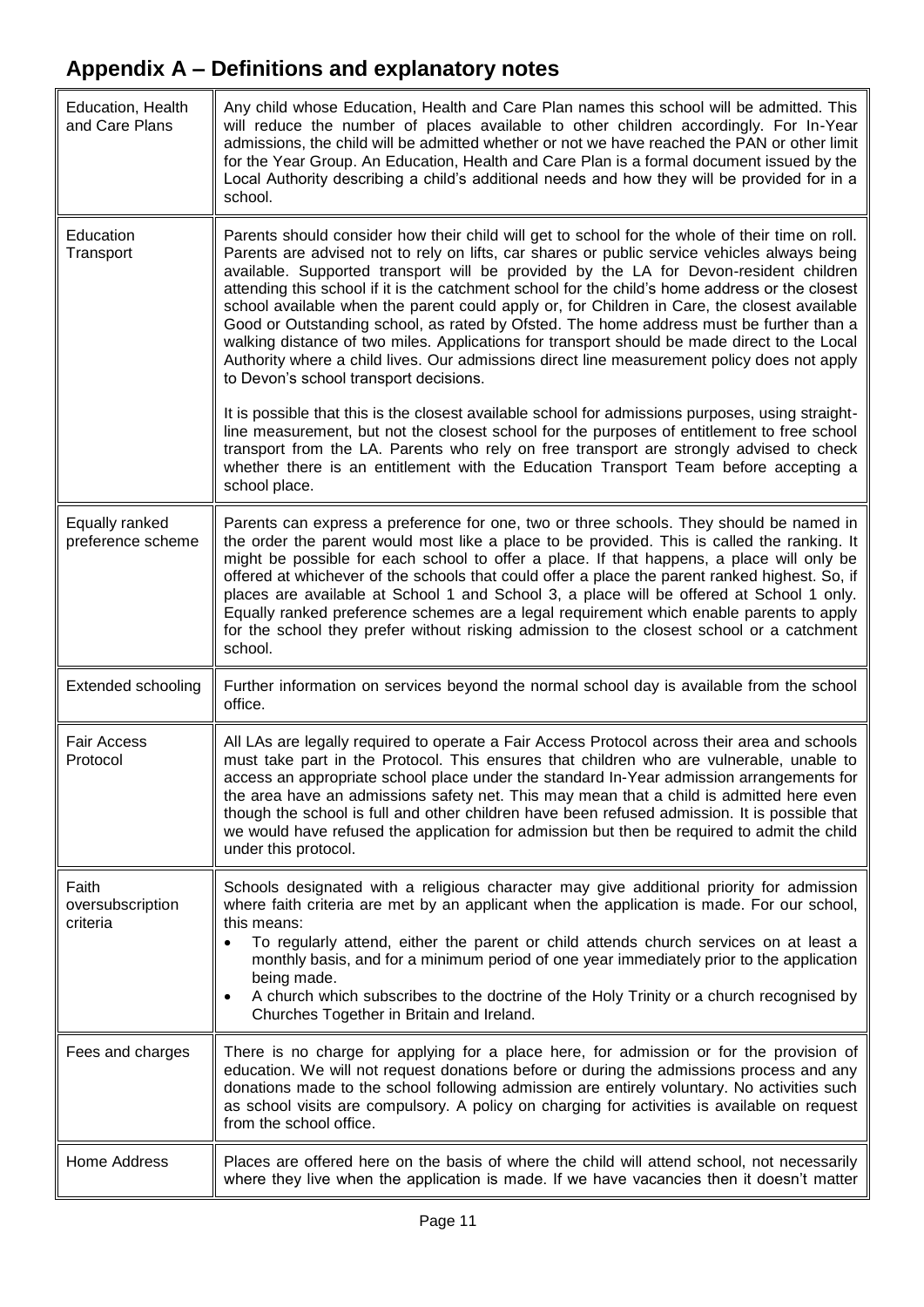<span id="page-11-0"></span> $\overline{\mathbb{F}}$ 

|                                       | whether the home address is in our catchment or not $-$ though the admissions authority<br>would only offer places to a child who will be living close enough to the school to attend on a<br>daily basis.                                                                                                                                                                                                                                                                                                                                                                                                                                                                                                                                                                                                                                                                                                                                                                                                                                                                                                                                                                                                                                                                                                                                               |
|---------------------------------------|----------------------------------------------------------------------------------------------------------------------------------------------------------------------------------------------------------------------------------------------------------------------------------------------------------------------------------------------------------------------------------------------------------------------------------------------------------------------------------------------------------------------------------------------------------------------------------------------------------------------------------------------------------------------------------------------------------------------------------------------------------------------------------------------------------------------------------------------------------------------------------------------------------------------------------------------------------------------------------------------------------------------------------------------------------------------------------------------------------------------------------------------------------------------------------------------------------------------------------------------------------------------------------------------------------------------------------------------------------|
|                                       | The home address is where a child normally lives. Where a child lives with parents with<br>shared parental responsibility, each for part of a week, the address where the child lives is<br>determined using a joint declaration from the parents stating the pattern of residence. If a<br>child's residence is split equally between both parents, then parents will be asked to<br>determine which residential address should be used for the purpose of admission to school.<br>If no joint declaration is received where the residence is split equally by the closing date for<br>applications, the home address will be taken as the address where the child is registered<br>with the doctor. Any other evidence provided by parents will also be considered in reaching<br>a decision on the home address for admissions purposes. This may be necessary, for<br>instance, where parents don't agree on the child's home address. Parents are urged to<br>reach agreement or seek a Specific Issues Order from a court to decide which parent<br>should or should not pursue an application. Where they do not, the admissions authority will<br>determine the home address. If the residence is not split equally between both parents then<br>the address used will be the address where the child spends the majority of the school<br>week. |
|                                       | Where we ask for evidence of a new address from which a child would attend school, this<br>would often be written confirmation of a house purchase or a formal tenancy agreement. We<br>recognise that some families may be unable to provide this. Parents who can't provide this<br>evidence should contact us or the LA. There is no intention to penalise families where there<br>is a genuine reason why evidence cannot be provided.                                                                                                                                                                                                                                                                                                                                                                                                                                                                                                                                                                                                                                                                                                                                                                                                                                                                                                               |
| Home-School<br>Agreement              | Admission to school is not conditional on signing a home-school agreement. However, we<br>will ask parents to agree with our Home-School Agreement after children have been offered<br>a place as we believe this is a positive way of promoting greater involvement in a child's<br>education.                                                                                                                                                                                                                                                                                                                                                                                                                                                                                                                                                                                                                                                                                                                                                                                                                                                                                                                                                                                                                                                          |
| In-Year admissions                    | This is where a child joins the school at any time after the normal round, the first opportunity<br>for admission to Reception.                                                                                                                                                                                                                                                                                                                                                                                                                                                                                                                                                                                                                                                                                                                                                                                                                                                                                                                                                                                                                                                                                                                                                                                                                          |
| Key Stage 1 class<br>size legislation | This limits the number of children in a Reception, Year 1 or Year 2 class (or a class where<br>the majority of children are aged 5, 6 or 7 years) to 30 children for each teacher. There are a<br>number of permitted exceptions to this limit. Being an exception to Key Stage 1 class size<br>legislation is not a guarantee of admission as there may still be insufficient space in the<br>classroom to admit another child.                                                                                                                                                                                                                                                                                                                                                                                                                                                                                                                                                                                                                                                                                                                                                                                                                                                                                                                         |
| <b>Linked School</b>                  | A school which works with another to develop curriculum links and to ease transition for<br>pupils from primary school to secondary school. Sometimes called a feeder school. Children<br>at this school have admissions priority to South Molton Community College under its<br>current policy. This priority is not a guarantee of admission.                                                                                                                                                                                                                                                                                                                                                                                                                                                                                                                                                                                                                                                                                                                                                                                                                                                                                                                                                                                                          |
| Looked After<br>Children              | These children are Looked After by or provided with accommodation in the exercise of its<br>functions (see the Children Act 1989 section 22(1)) by a local authority.                                                                                                                                                                                                                                                                                                                                                                                                                                                                                                                                                                                                                                                                                                                                                                                                                                                                                                                                                                                                                                                                                                                                                                                    |
| Member of staff                       | This will be any salaried person employed at this school when the application is made.<br>Where the duties of a member of staff are undertaken at different schools in a federation or<br>chain of schools, there will be admissions priority only at one school. This will be at the<br>member of staff's base school where that can be identified. Where it can't be identified,<br>priority will be at the school where the member of staff is expecting to work for the majority<br>of the time in the current academic year.                                                                                                                                                                                                                                                                                                                                                                                                                                                                                                                                                                                                                                                                                                                                                                                                                        |
| Multiple birth<br>siblings            | Where applications are received from families with multiple birth siblings (twins, triplets,<br>etc.), every effort will be made to allocate places here, including offering admission above<br>PAN wherever possible. This recognises the exceptional nature of the emotional bonds<br>between multiple birth siblings. Where that is not possible, parents will be invited to decide<br>which of the children should be allocated the available place(s) or seek admission to an                                                                                                                                                                                                                                                                                                                                                                                                                                                                                                                                                                                                                                                                                                                                                                                                                                                                       |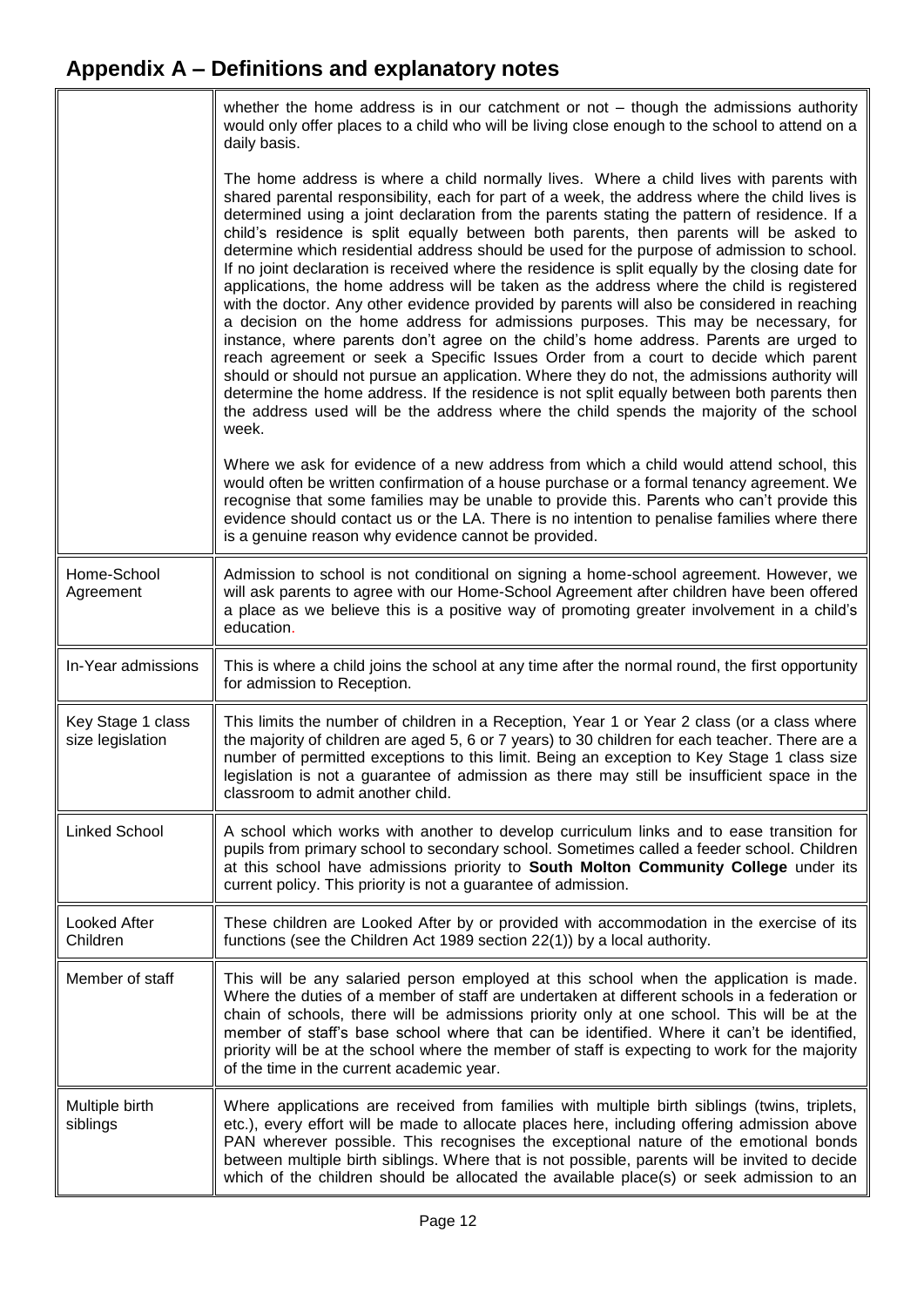<span id="page-12-0"></span>

|                                    | alternative school with sufficient vacancies to accommodate both or all of the multiple birth<br>siblings.                                                                                                                                                                                                                                                                                                                                                                                                                                                                                                                                                                                                                                                                                                                                                                         |
|------------------------------------|------------------------------------------------------------------------------------------------------------------------------------------------------------------------------------------------------------------------------------------------------------------------------------------------------------------------------------------------------------------------------------------------------------------------------------------------------------------------------------------------------------------------------------------------------------------------------------------------------------------------------------------------------------------------------------------------------------------------------------------------------------------------------------------------------------------------------------------------------------------------------------|
|                                    | Where we don't have sufficient space to admit all of the multiple birth siblings and one or<br>more is refused admission, we don't consider that we would be obliging the children to<br>attend different schools. It is the parent's responsibility to decide not to place the children in<br>another school that does have sufficient room.                                                                                                                                                                                                                                                                                                                                                                                                                                                                                                                                      |
|                                    | Random allocation will not be applied to multiple birth siblings (twins and triplets etc.) from<br>the same family tied for the final place. We will admit them all, as permitted by the infant<br>class size rules and exceed our PAN.                                                                                                                                                                                                                                                                                                                                                                                                                                                                                                                                                                                                                                            |
| Normal Round<br>Admissions         | This is where a child joins the school at the first opportunity for admission to the Year<br>Group. At this school it is at the beginning of September in Reception (even if the start is<br>deferred until later in the school year).                                                                                                                                                                                                                                                                                                                                                                                                                                                                                                                                                                                                                                             |
| Nurseries and pre-<br>schools      | While we work with local Early Years providers to make the transition into Reception as<br>smooth as possible, we do not give admissions priority for children at any setting. Parents of<br>all children must apply for admission to the school. There is no additional or lower priority for<br>children attending any particular setting. We welcome applications for children regardless of<br>where their Early Years provision has been.                                                                                                                                                                                                                                                                                                                                                                                                                                     |
| Objections to<br>admissions policy | Advice is available from the Office of the Schools Adjudicator on how to object to this policy.<br>Objections must be made by 15 May 2018.                                                                                                                                                                                                                                                                                                                                                                                                                                                                                                                                                                                                                                                                                                                                         |
| Offers                             | When a place is offered by the LA on our behalf, we will assume that it is accepted unless<br>we are told otherwise. We will contact parents after this to make admission arrangements -<br>if a parent doesn't confirm the place is required within two weeks of the offer letter, we or the<br>LA will contact the parent again. If there is no response within a week of that contact, the<br>offer may be withdrawn.                                                                                                                                                                                                                                                                                                                                                                                                                                                           |
|                                    | It is important that when we offer places to some and refuse others we do so fairly and<br>consistently. Where we have reason to believe that false or deliberately misleading<br>information has been provided we will reconsider the offer using correct information. We<br>may withdraw the offer if it would not have been made with the correct information, even if<br>this is after admission. Places are offered on the basis of the address from which the child<br>will attend school. Accurate information is particularly relevant for addresses. Where we<br>believe it is necessary, we will ask for evidence of a child's home address before admission.<br>If a parent believes that the child's address will change before admission, we must be<br>informed. We will require evidence of a new address where this would give a higher priority<br>for admission. |
|                                    | Places will only be withdrawn if offered in error, if the parent has not responded to an offer<br>within a reasonable time or if the offer was obtained through a fraudulent or intentionally<br>misleading application which secured the offer of a place when the response would<br>otherwise have been a refusal.                                                                                                                                                                                                                                                                                                                                                                                                                                                                                                                                                               |
| Overseas children                  | We will treat all applications from children coming from overseas in accordance with<br>European Union law or Home Office rules for non-UK nationals. We will not offer places to<br>children while they are overseas except for citizens of the European Union unless a valid<br>visa permitting entry into the country is provided. We will seek the latest advice on this<br>matter in response to developments and the withdrawal of the United Kingdom from the<br>European Union.                                                                                                                                                                                                                                                                                                                                                                                            |
| Oversubscription<br>criteria       | Where the number of applications exceeds the number of places available in the Year<br>Group we will use our oversubscription criteria to prioritise applications. They are detailed in<br>the key information section above.                                                                                                                                                                                                                                                                                                                                                                                                                                                                                                                                                                                                                                                      |
| Parent                             | A parent is any person who has parental responsibility or care of the child. When we say<br>parent, we also mean carer or guardian. Where admission arrangements refer to parents                                                                                                                                                                                                                                                                                                                                                                                                                                                                                                                                                                                                                                                                                                  |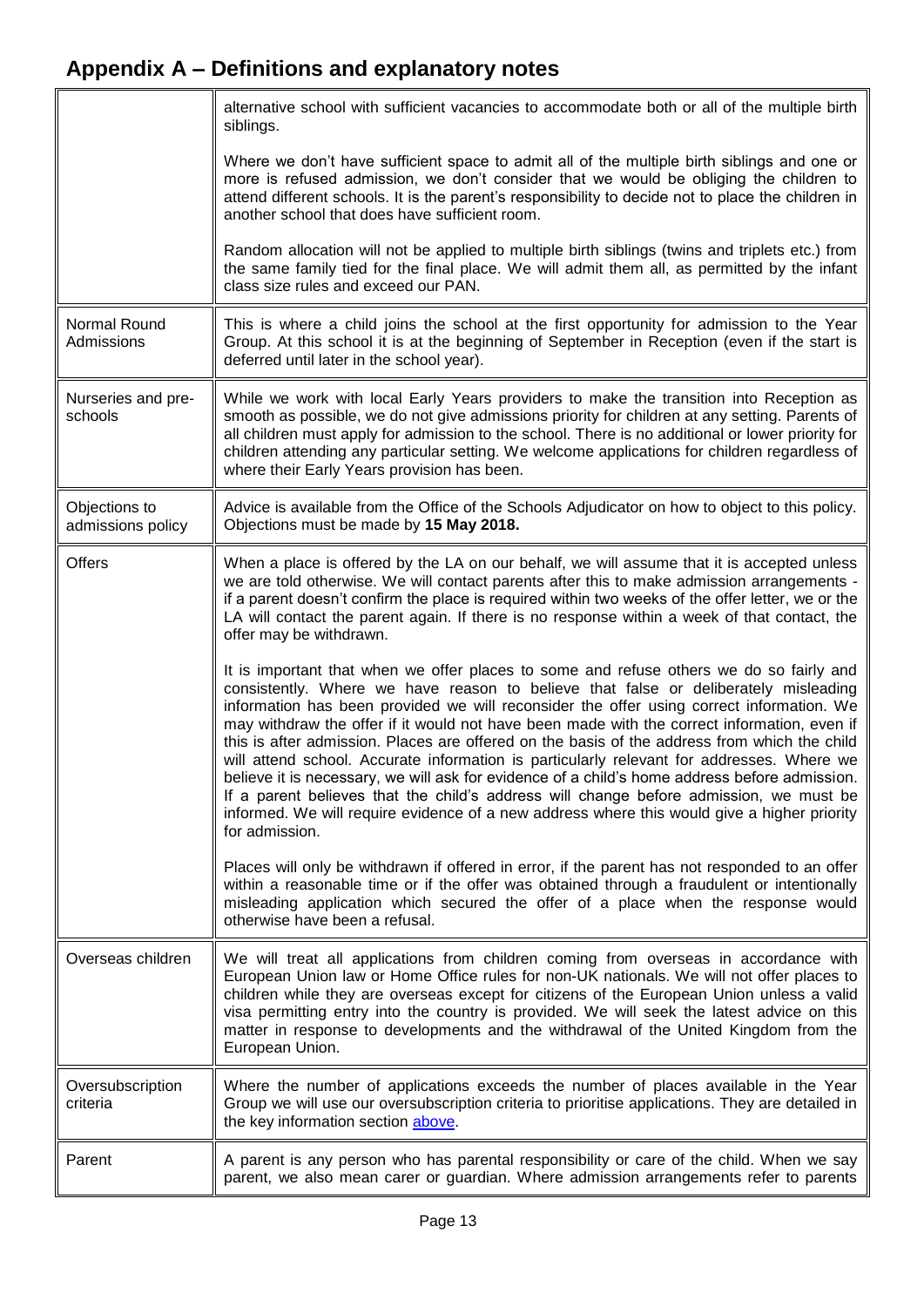<span id="page-13-0"></span>

|                                                                                | this can mean one parent or both. We may ask for evidence of parental responsibility where<br>a person is acting as a parent but does not hold formal parental responsibility.                                                                                                                                                                                                                                                                                                                                                                                                  |  |
|--------------------------------------------------------------------------------|---------------------------------------------------------------------------------------------------------------------------------------------------------------------------------------------------------------------------------------------------------------------------------------------------------------------------------------------------------------------------------------------------------------------------------------------------------------------------------------------------------------------------------------------------------------------------------|--|
|                                                                                | Sometimes there is a dispute between parents over which school a child should attend.<br>When we take decisions over admissions we will seek advice from Devon and the Diocese<br>and will take into account imminent court hearings that may have an impact on parental<br>responsibility and living arrangements.                                                                                                                                                                                                                                                             |  |
| Parental disputes                                                              | Occasionally parents may disagree on where the child should be educated. In these cases,<br>we will seek a view from the LA and from the Diocese on whether either parent has a lawful<br>objection to the wishes of the other parent to transfer schools.                                                                                                                                                                                                                                                                                                                      |  |
| Part-time<br>attendance in<br>Reception                                        | Parents can choose to accept the offer of admission into Reception for part-time rather than<br>full-time attendance until the child is of compulsory school age. It is for the school to decide<br>what the part-time offer is here and it is for the parent to decide whether to accept that part-<br>time offer, for attendance to be full-time or for the offer of a place to be declined. Details of<br>our part-time offer are available from the school office.                                                                                                          |  |
| Prejudice to<br>efficient education                                            | It is lawful to refuse admission where taking another child would cause a prejudice to<br>"efficient education or the efficient use of resources" at this school. This is the point when<br>we would say the Year Group or the class is full. In most cases, prejudice would occur when<br>the Admission Number for the Year Group has been reached but it may also be when a<br>class of mixed Year Groups is full.                                                                                                                                                            |  |
| Published<br><b>Admission Number</b><br>or PAN<br>See also Admission<br>Number | This is the minimum number of places available at the school in Reception. In limited<br>circumstances, more will be admitted. It is calculated taking into account the physical<br>capacity of the school, the level of demand expected from local, in-area children and<br>sensible, lawful school organisation. Once we set this number, we won't refuse admission<br>for applications below the PAN. If there is unexpectedly high demand and we believe we<br>could admit more children, we will inform the LA and either increase the PAN or admit<br>children above-PAN. |  |
| Service families                                                               | For children of UK service personnel and other Crown Servants we will consider a family<br>posted to the area as meeting residence criteria even if a home address has not been<br>identified and a unit address is used. This requires written confirmation from the relevant<br>government department: the Ministry of Defence, the Foreign and Commonwealth Office or<br>Government Communications Headquarters.                                                                                                                                                             |  |
|                                                                                | We will consider in-year admissions for families of UK service personnel posted to a new<br>area and of crown servants returning to the country up to 16 school weeks in advance.                                                                                                                                                                                                                                                                                                                                                                                               |  |
|                                                                                | There is no additional admissions priority for children of service families. However, children<br>from families of UK service personnel are permitted exceptions to Key Stage 1 class size<br>legislation and are also recognised by Devon as being a vulnerable group of children within<br>the Fair Access Protocol.                                                                                                                                                                                                                                                          |  |
| Sibling                                                                        | 'Sibling' means a natural brother or sister, a half brother or sister, a legally adopted brother<br>or sister or half-brother or sister, a step brother or sister or other child living in the same<br>household as part of the same family who, in any of these cases, will be living at the same<br>address at the date of their application for a place.                                                                                                                                                                                                                     |  |
|                                                                                | A younger sibling who has been offered a place within the normal admissions round will be<br>considered as if he or she were on roll for the purposes of oversubscription priority where a<br>child seeks admission in-year.                                                                                                                                                                                                                                                                                                                                                    |  |
|                                                                                | Where we don't have sufficient space to admit a sibling of a child already attending here,<br>and one or more child is refused admission, the LA doesn't consider that it would be obliging<br>the children to attend different schools. It is the parent's responsibility to decide not to place<br>the children in another school that does have sufficient room.                                                                                                                                                                                                             |  |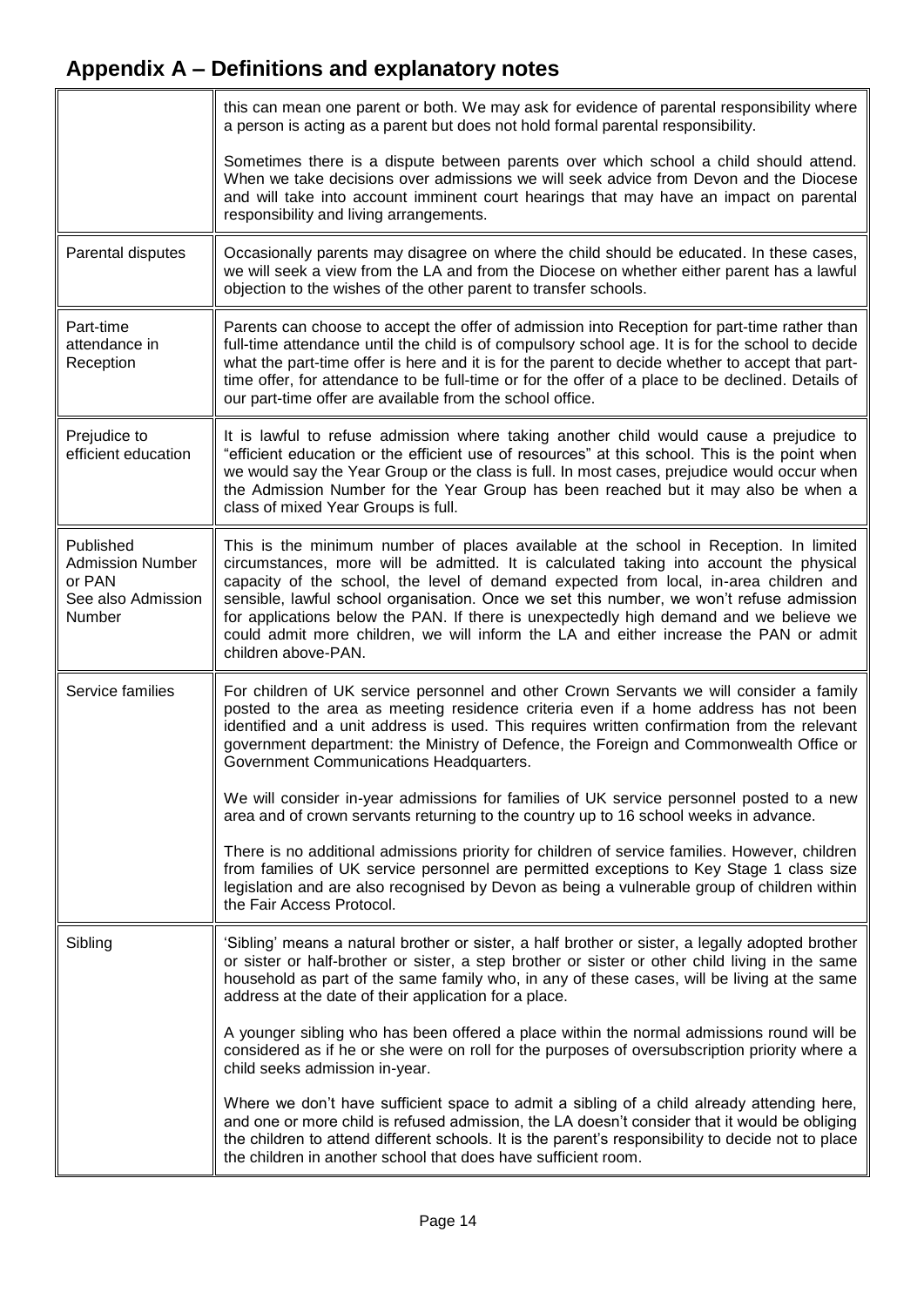<span id="page-14-1"></span><span id="page-14-0"></span>

| Supplementary<br>Information Form or<br><b>SIF</b> | A form in addition to the LA common application form. Some schools use SIFs to collect<br>information necessary to apply one or more of their oversubscription criteria. We have a SIF<br>to verify whether a child should have additional priority on faith grounds. It should be<br>submitted by the closing date for normal round admissions or as soon as possible.                                                                                                                                                                                                                         |  |
|----------------------------------------------------|-------------------------------------------------------------------------------------------------------------------------------------------------------------------------------------------------------------------------------------------------------------------------------------------------------------------------------------------------------------------------------------------------------------------------------------------------------------------------------------------------------------------------------------------------------------------------------------------------|--|
| Tie breaker                                        | To distinguish between children in a particular oversubscription criterion, priority will be<br>determined on the basis of distance between home and school. This is measured in a<br>straight line from an entrance door of the residential dwelling to the centre of the main<br>entrance door to the school building on Devon LA's Geographical Information System (GIS).<br>Children who live closer to the school have a higher priority for admission. Where two or<br>more children reside within a block of flats, they will be deemed to live at an equal distance<br>from the school. |  |
|                                                    | If the tie-breaker above is not sufficient to distinguish between applicants in a particular<br>oversubscription criterion, there will be a random ballot. This will be undertaken by a person<br>independent of the school by the operation of an electronic list randomiser.                                                                                                                                                                                                                                                                                                                  |  |
|                                                    | Random allocation will not be applied to multiple birth siblings (twins and triplets etc.) from<br>the same family tied for the final place. We will admit them all, as permitted by the infant<br>class size rules and exceed our PAN.                                                                                                                                                                                                                                                                                                                                                         |  |
| Uniform                                            | Children attending our school are expected to wear a uniform the majority of which can be<br>purchased from most retail outlets. Parents unable to purchase items of uniform or<br>equipment will not be penalised. We operate a scheme to assist families in need.                                                                                                                                                                                                                                                                                                                             |  |
| <b>Waiting Lists</b>                               | We will operate a waiting list for each year group until the end of the academic year. This<br>will be maintained by us and shared with the LA. Our waiting lists will only contain the<br>names of children who have formally applied and been refused admission.                                                                                                                                                                                                                                                                                                                              |  |
|                                                    | Children's positions on the waiting list will be determined solely in accordance with the<br>oversubscription criteria. Positions will be reordered whenever anyone is added to or leaves<br>the waiting list. Therefore, a child's name can go up or down on the list. The length of time<br>on a waiting list does not affect a child's position. Parents must confirm they wish the child<br>to remain on the waiting list at the end of the academic year in July otherwise the child's<br>name will be removed from the list.                                                              |  |

© This document is copyright to the school and the Devon School Admissions Service 2018.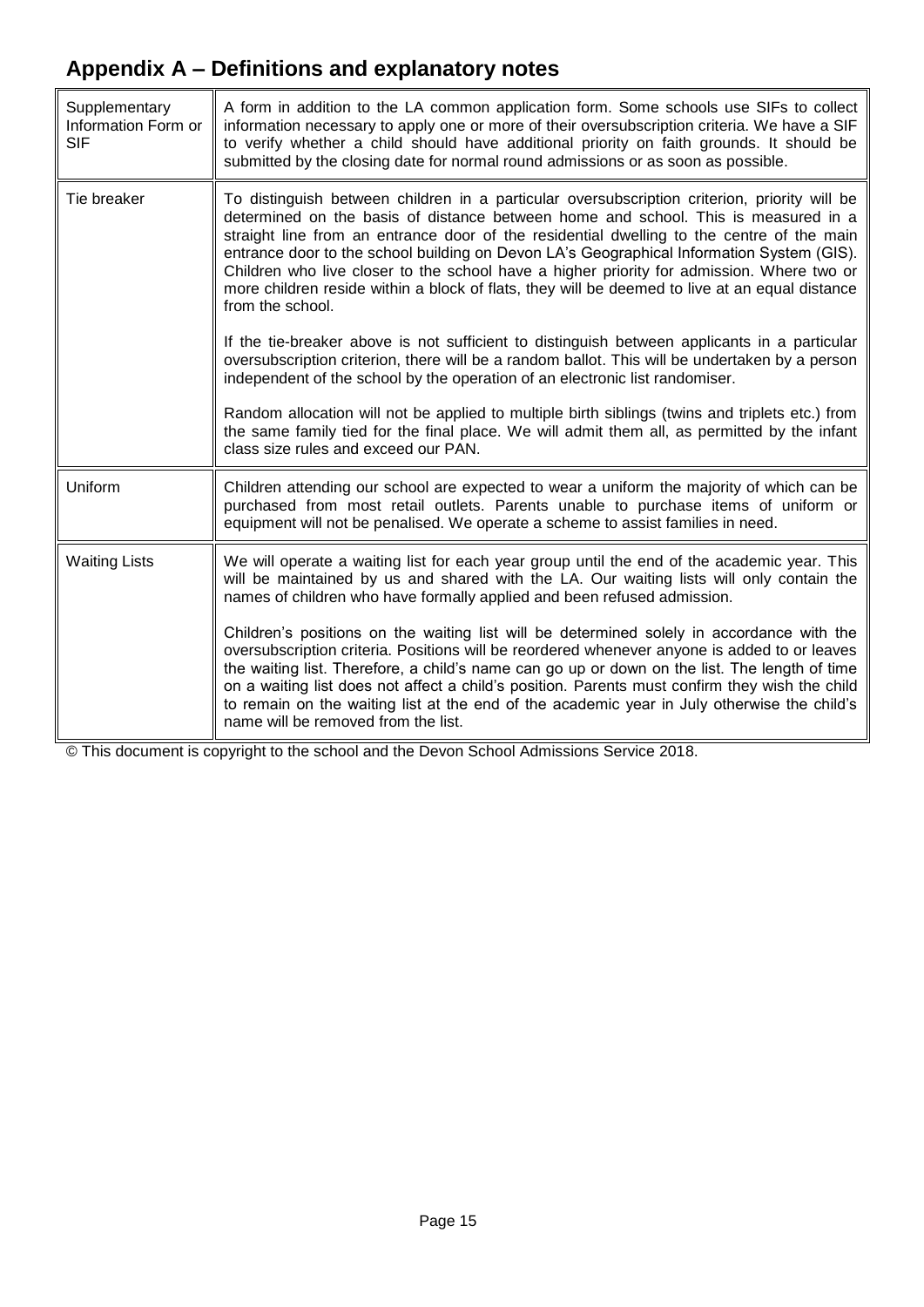# **Appendix B – Supplementary Information Form**



### **South Molton United Church of England Primary School Faith Supplementary Information Form 2019-20**

#### **To be completed only where a parent is seeking admissions priority on faith criteria.**

Where there are more applications than there are places, we will prioritise applications where a faith criterion has been met. Please complete and return this form to the school by **15 January 2019** or as soon as possible thereafter for admissions at the start of the Reception year.

#### **You must also complete a Local Authority Common Application Form**

<span id="page-15-0"></span>(eg at [www.devon.gov.uk/admissionsonline\)](http://www.devon.gov.uk/admissionsonline)

Please complete and return this form to the school as soon as possible for in-year admissions. **You must also complete a Devon Common Application Form** [\(www.devon.gov.uk/admissionsonline](http://www.devon.gov.uk/admissionsonline) or a D-CAF)

#### **Please read the admissions policy, including definitions, before completing this form.**

|                                                                             | <b>PART A – to be completed by the parent</b> |                                                                                                                                      |  |
|-----------------------------------------------------------------------------|-----------------------------------------------|--------------------------------------------------------------------------------------------------------------------------------------|--|
|                                                                             | <b>Full name of child</b>                     |                                                                                                                                      |  |
|                                                                             |                                               |                                                                                                                                      |  |
|                                                                             | Date of Birth                                 |                                                                                                                                      |  |
|                                                                             |                                               |                                                                                                                                      |  |
| Please tick box if it describes your child's circumstances.                 |                                               |                                                                                                                                      |  |
| <b>Criterion 5</b><br>parents regularly attend) a Church of England church. |                                               | Priority will next be given to children who regularly attend <sup>2</sup> (or whose                                                  |  |
| <b>Criterion 6</b>                                                          |                                               | Priority will next be given to children who regularly attend (or whose<br>parents regularly attend) a Christian church. <sup>3</sup> |  |

I confirm that I have submitted a Local Authority Common Application Form.

#### **Privacy and Data Protection:**

1

Your personal data is being used by The School and Devon County Council's Admissions Service for the purposes of an application for admission to school. We undertake to ensure your personal data will only be used in accordance with our privacy notice which can be accessed at<http://devon.cc/admissionsGDPR> Please confirm that you give your consent to the School and Council using your personal data as outlined in our privacy notice, by signing below. You have the right to withdraw your consent at any time. Should you wish to withdraw consent, please contact the Admissions Team at [admissions@devon.gov.uk](mailto:admissions@devon.gov.uk) or 0345 115 1019. If you wish to exercise any of your rights under the General Data Protection Regulations, please contact the Council's Data Protection Officer at 01392 383000 or at [accesstoinformationsecure@devon.gcsx.gov.uk.](mailto:accesstoinformationsecure@devon.gcsx.gov.uk) For more information about Data protection, please contact the School or visit [https://new.devon.gov.uk/accesstoinformation/data-protection.](https://new.devon.gov.uk/accesstoinformation/data-protection)

| <b>Parent's name</b>    | <b>Date</b> |
|-------------------------|-------------|
| <b>Please sign here</b> |             |

Once you have completed Part A, please pass the form to your priest, minister, faith leader or church official who should complete Part B and return it to the school. Only where both parts are completed and the form is returned can your application be prioritised accordingly. If you don't return this form, your application will be considered under the "non-faith" criteria.

<sup>2</sup> Either the parent or child attends church services on at least a monthly basis and for a minimum period of one year immediately prior to the application being made.

<sup>&</sup>lt;sup>3</sup> A church which subscribes to the doctrine of the Holy Trinity or a church recognised by Churches Together in Britain and Ireland.